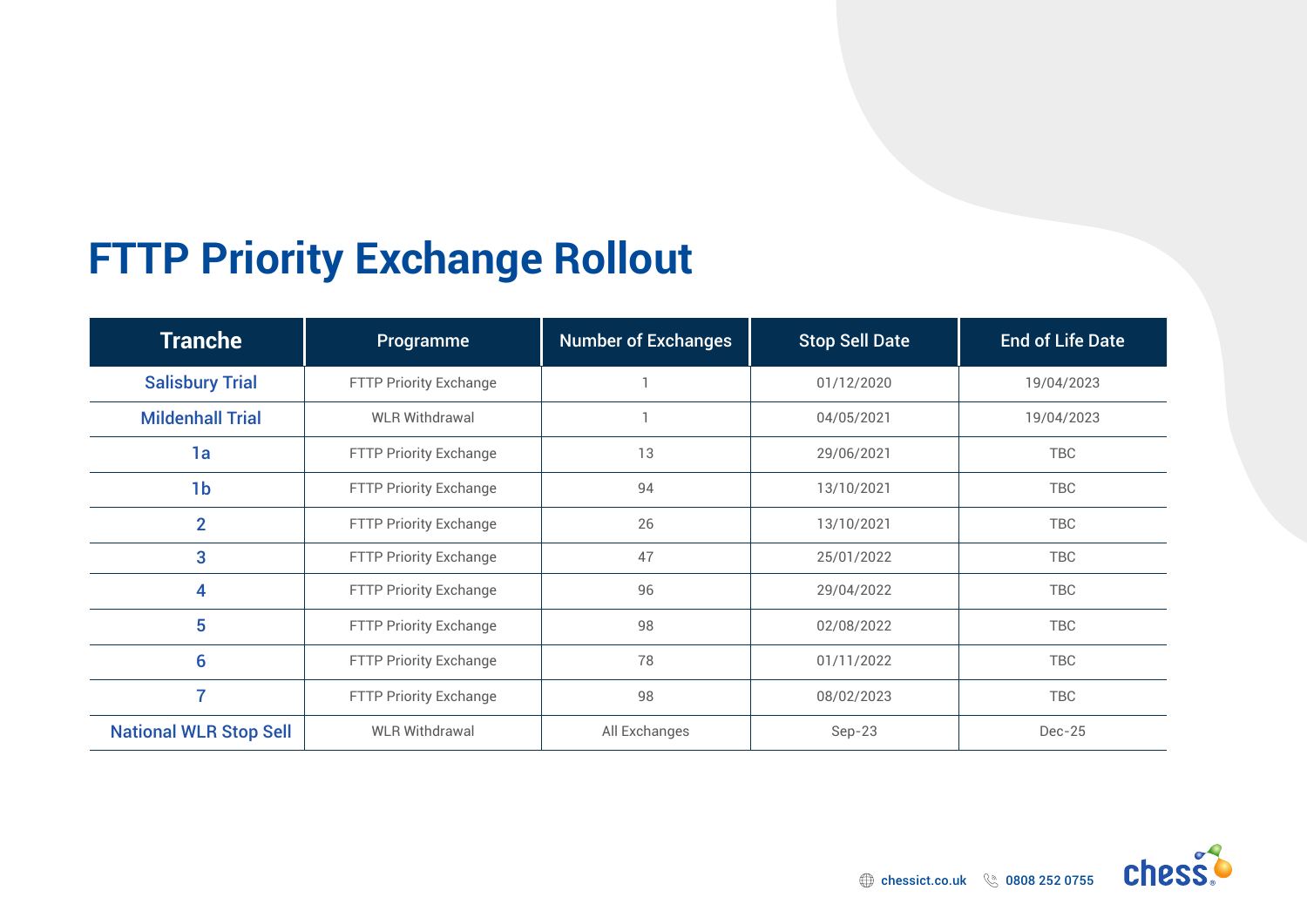

| <b>Exchange Name</b>    | SI. No.                   | <b>Exchange Location</b>                    | <b>Exchange Code</b> | <b>Order restriction</b><br>implementation<br><b>Date</b> | Last amended date | <b>Tranche</b>     |
|-------------------------|---------------------------|---------------------------------------------|----------------------|-----------------------------------------------------------|-------------------|--------------------|
| <b>Salisbury</b>        | 1                         | Salisbury                                   | <b>STSALIS</b>       | $01 - Dec - 20$                                           | $01 - Dec-19$     | Trial notification |
| <b>Swansea</b>          | $\overline{2}$            | Swansea                                     | <b>SWSX</b>          | 13-Oct-21                                                 | $10-May-21$       | Tranche 1b         |
| Dagenham                | 3                         | Greater London<br>- Barking and<br>Dagenham | <b>LNDAG</b>         | 13-Oct-21                                                 | $10-May-21$       | Tranche 1b         |
| <b>Be/City</b>          | $\overline{4}$            | <b>Belfast</b>                              | <b>NICTY</b>         | 13-Oct-21                                                 | $10-May-21$       | Tranche 1b         |
| <b>Failsworth</b>       | 5                         | Greater Manchester<br>- Oldham              | <b>MRFAI</b>         | 13-Oct-21                                                 | $10-May-21$       | Tranche 1b         |
| <b>Kilmarnock</b>       | 6                         | Kilmarnock                                  | <b>WSKIL</b>         | 13-Oct-21                                                 | $10-May-21$       | Tranche 1b         |
| <b>Wallasey</b>         | $\overline{\mathfrak{c}}$ | Wallasey                                    | LVWAL                | 13-Oct-21                                                 | $10-May-21$       | Tranche 1b         |
| <b>Belfast Balmoral</b> | 8                         | Belfast                                     | <b>NIBML</b>         | 13-Oct-21                                                 | $10-May-21$       | Tranche 1b         |
| <b>Merton Park</b>      | $\mathsf g$               | Greater London -<br>Merton                  | <b>LSMEPK</b>        | 13-Oct-21                                                 | $10-May-21$       | Tranche 1b         |
| <b>Morley</b>           | 10                        | Morley                                      | <b>MYMOR</b>         | 13-Oct-21                                                 | $10-May-21$       | Tranche 1b         |
| <b>Stoneycroft</b>      | 11                        | Liverpool                                   | <b>LVSTO</b>         | 13-Oct-21                                                 | $10-May-21$       | Tranche 1b         |
| Walkden                 | 12                        | <b>Greater Manchester</b><br>- Salford      | <b>MRWAL</b>         | 13-Oct-21                                                 | $10-May-21$       | Tranche 1b         |
| <b>Whitchurch</b>       | 13                        | Cardiff                                     | SWWXC                | 13-Oct-21                                                 | $10-May-21$       | Tranche 1b         |
| <b>Gosforth</b>         | 14                        | Newcastle upon<br>Tyne                      | <b>NEGF</b>          | 13-Oct-21                                                 | $10-May-21$       | Tranche 1b         |
| <b>Headingley</b>       | 15                        | Leeds                                       | <b>MYHEA</b>         | 13-Oct-21                                                 | $10-May-21$       | Tranche 1b         |
| <b>Harehills</b>        | 16                        | Leeds                                       | <b>MYHHL</b>         | 13-Oct-21                                                 | $10-May-21$       | Tranche 1b         |
| <b>Eccles</b>           | 17                        | <b>Greater Manchester</b><br>- Salford      | <b>MRECC</b>         | 13-Oct-21                                                 | $10-May-21$       | Tranche 1b         |
| <b>Solihull</b>         | 18                        | Solihull                                    | <b>CMSOL</b>         | Removed from stop<br>sell                                 | 02-Aug-21         | N/A                |
| Claughton               | 19                        | Birkenhead                                  | <b>LVCLA</b>         | 13-Oct-21                                                 | $10-May-21$       | Tranche 1b         |
| <b>Swinton</b>          | 20                        | <b>Greater Manchester</b><br>- Salford      | <b>MRSWI</b>         | 13-Oct-21                                                 | $10-May-21$       | Tranche 1b         |
| <b>Tile Hill</b>        | 21                        | Coventry                                    | <b>CMTIL</b>         | 13-Oct-21                                                 | $10-May-21$       | Tranche 1b         |
| <b>South</b>            | 22                        | <b>Bristol</b>                              | SSSOU                | 13-Oct-21                                                 | $10-May-21$       | Tranche 1b         |
| <b>Stechford</b>        | 23                        | Birmingham                                  | <b>CMSTE</b>         | 29-Jun-21                                                 | $10-May-21$       | Tranche 1a         |
| <b>Prestwich</b>        | 24                        | Greater Manchester<br>- Bury                | <b>MRPRE</b>         | 13-Oct-21                                                 | 10-May-21         | Tranche 1b         |
| <b>Gedling</b>          | 25                        | Carlton (Gedling)                           | <b>EMGDDLI</b>       | 13-Oct-21                                                 | $10-May-21$       | Tranche 1b         |
| <b>Rock Ferry</b>       | 26                        | Bebington                                   | <b>LVROC</b>         | 13-Oct-21                                                 | $10-May-21$       | Tranche 1b         |
| Whiteabbey              | 27                        | Newtownabbey                                | <b>NIWBY</b>         | 13-Oct-21                                                 | $10-May-21$       | Tranche 1b         |
| <b>Whitefield</b>       | 28                        | <b>Greater Manchester</b><br>- Bury         | <b>MRWHI</b>         | 13-Oct-21                                                 | $10-May-21$       | Tranche 1b         |
| Sherwood                | 29                        | Nottingham                                  | <b>EMSHRWO</b>       | 13-Oct-21                                                 | $10-May-21$       | Tranche 1b         |
| <b>Belfast Cregagh</b>  | 30                        | Belfast                                     | <b>NICRG</b>         | 29-Jun-21                                                 | $10-May-21$       | Tranche 1a         |
| <b>Burgh Heath</b>      | 31                        | Ewell                                       | <b>LSBURH</b>        | 13-Oct-21                                                 | $10-May-21$       | Tranche 1b         |
| <b>Gants Hill</b>       | 32                        | Greater London -<br>Redbridge               | LNGHL                | 13-Oct-21                                                 | $10-May-21$       | Tranche 1b         |
| <b>Sheldon</b>          | 33                        | Birmingham                                  | <b>CMSHEL</b>        | 29-Jun-21                                                 | $10-May-21$       | Tranche 1a         |
| <b>Belfast East</b>     | 34                        | Belfast                                     | <b>NIEAS</b>         | 13-Oct-21                                                 | $10-May-21$       | Tranche 1b         |
| <b>Cantley</b>          | 35                        | Doncaster                                   | <b>SLCLY</b>         | <b>TBD</b>                                                | 07-Apr-22         | <b>TBD</b>         |
| <b>Earlsdon</b>         | 36                        | Coventry                                    | CMEARD               | 13-Oct-21                                                 | $10-May-21$       | Tranche 1b         |
| <b>Bearwood</b>         | 37                        | Birmingham                                  | CMBEAR               | 13-Oct-21                                                 | $10-May-21$       | Tranche 1b         |
| <b>Streetly</b>         | 38                        | Sutton Coldfield                            | CMSTRE               | 29-Jun-21                                                 | $10-May-21$       | Tranche 1a         |
| <b>Ewell</b>            | 39                        | Ewell                                       | LSEWE                | 13-Oct-21                                                 | $10-May-21$       | Tranche 1b         |
| <b>Cressington</b>      | 40                        | Liverpool                                   | LVCRE                | 13-Oct-21                                                 | $10-May-21$       | Tranche 1b         |
| <b>Highbury</b>         | 41                        | Birmingham                                  | <b>CMHIGH</b>        | 29-Jun-21                                                 | $10-May-21$       | Tranche 1a         |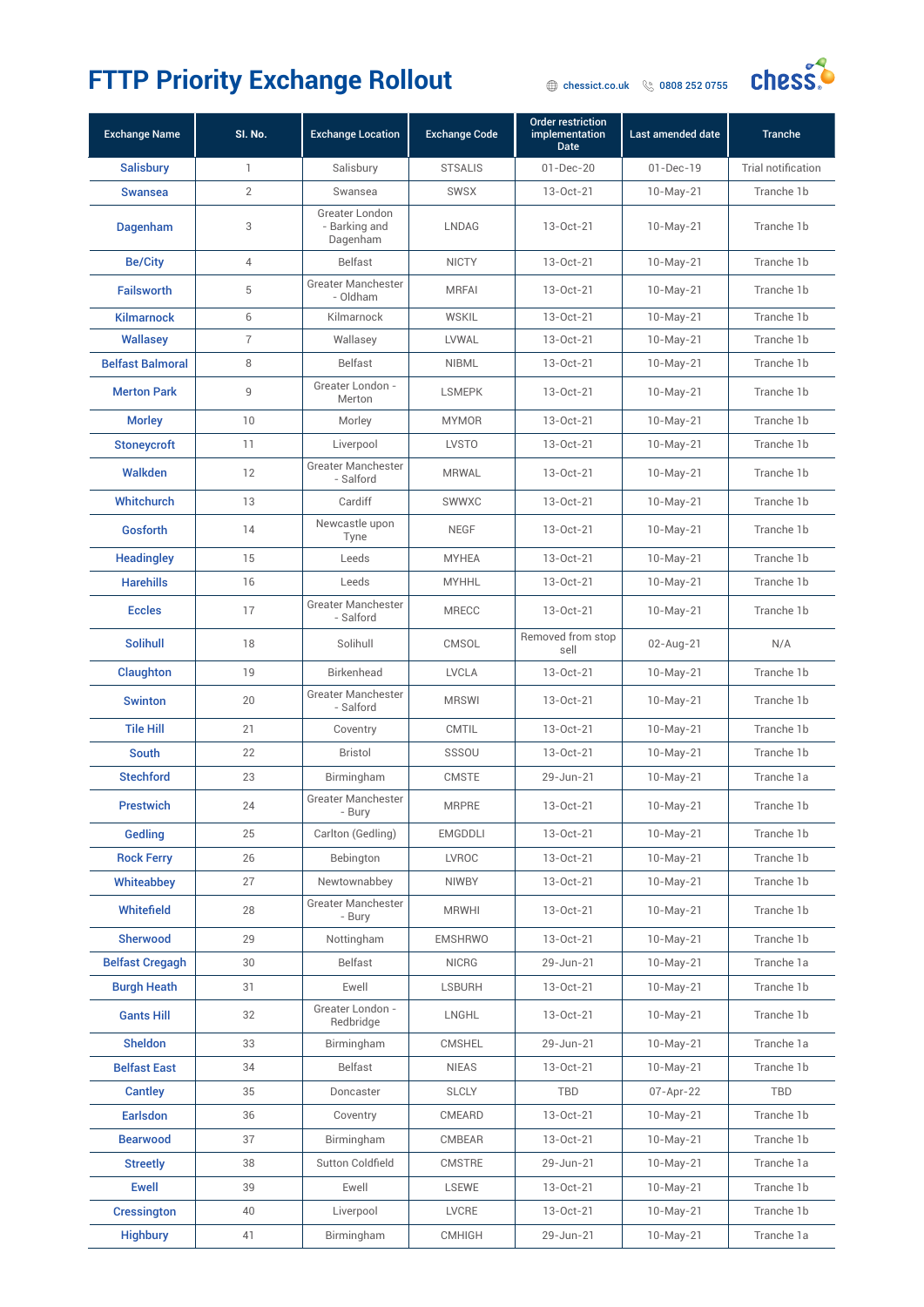#### FTTP Priority Exchange Rollout **Change Rollout**



| <b>Exchange Name</b>    | SI. No. | <b>Exchange Location</b>            | <b>Exchange Code</b> | <b>Order restriction</b><br>implementation<br><b>Date</b> | Last amended date | <b>Tranche</b> |
|-------------------------|---------|-------------------------------------|----------------------|-----------------------------------------------------------|-------------------|----------------|
| <b>Sefton Park</b>      | 42      | Liverpool                           | <b>LVSEF</b>         | $13 - Oct - 21$                                           | $10-May-21$       | Tranche 1b     |
| <b>Hatch End</b>        | 43      | Watford                             | <b>LWHAT</b>         | 29-Apr-22                                                 | $02$ -Aug-21      | Tranche 4      |
| <b>Harborne</b>         | 44      | Birmingham                          | <b>CMHARBO</b>       | 29-Apr-22                                                 | 12-Jan-22         | Tranche 4      |
| Radcliffe               | 45      | <b>Greater Manchester</b><br>- Bury | <b>MRRAD</b>         | $13 - Oct - 21$                                           | $10-May-21$       | Tranche 1b     |
| <b>Trentside</b>        | 46      | West Bridgford                      | <b>EMTRENT</b>       | 13-Oct-21                                                 | $10-May-21$       | Tranche 1b     |
| <b>Abbeyhill</b>        | 47      | Edinburgh                           | <b>ESABB</b>         | 13-Oct-21                                                 | $10-May-21$       | Tranche 1b     |
| <b>Great Crosby</b>     | 48      | Crosby                              | LVGRE                | $13 - Oct - 21$                                           | $10-May-21$       | Tranche 1b     |
| <b>Boreham</b>          | 49      | Chelmsford                          | <b>EABOR</b>         | Removed from stop<br>sell                                 | 02-Aug-21         | N/A            |
| <b>Belfast Malone</b>   | 50      | <b>Belfast</b>                      | <b>NIMAL</b>         | $13 - Oct - 21$                                           | $10-May-21$       | Tranche 1b     |
| <b>Belfast Knock</b>    | 51      | Belfast                             | <b>NIKNK</b>         | 29-Jun-21                                                 | $10-May-21$       | Tranche 1a     |
| <b>Springfield</b>      | 52      | Birmingham                          | <b>CMSPR</b>         | 13-Oct-21                                                 | $10-May-21$       | Tranche 1b     |
| <b>Horsforth</b>        | 53      | Horsforth                           | <b>MYHSF</b>         | 13-Oct-21                                                 | $10-May-21$       | Tranche 1b     |
| <b>Hulme Hall</b>       | 54      | Greater Manchester<br>- Stockport   | <b>MRHUL</b>         | $01 - Nov-22$                                             | 07-Apr-22         | Tranche 6      |
| <b>Bishopsworth</b>     | 55      | <b>Bristol</b>                      | <b>SSBIS</b>         | $13 - Oct - 21$                                           | $10-May-21$       | Tranche 1b     |
| <b>Belfast North</b>    | 56      | <b>Belfast</b>                      | <b>NINTH</b>         | 13-Oct-21                                                 | $10-May-21$       | Tranche 1b     |
| <b>Be/Ballysillan</b>   | 57      | Belfast                             | <b>NIBYS</b>         | 29-Jun-21                                                 | $10-May-21$       | Tranche 1a     |
| <b>Dundonald</b>        | 58      | <b>Belfast</b>                      | <b>NIDLD</b>         | 13-Oct-21                                                 | $10-May-21$       | Tranche 1b     |
| <b>Belfast Ormeau</b>   | 59      | <b>Belfast</b>                      | <b>NIORM</b>         | $13 - Oct - 21$                                           | $10-May-21$       | Tranche 1b     |
| <b>Toothill</b>         | 60      | Swindon (Wiltshire)                 | <b>SSTHL</b>         | Removed from stop<br>sell                                 | 02-Aug-22         | N/A            |
| <b>Childwall</b>        | 61      | Liverpool                           | <b>LVCHI</b>         | $13 - Oct - 21$                                           | $10-May-21$       | Tranche 1b     |
| Belfast<br>Fortwilliam  | 62      | Belfast                             | <b>NIFWM</b>         | 29-Jun-21                                                 | $10-May-21$       | Tranche 1a     |
| <b>Beacon</b>           | 63      | Birmingham                          | <b>CMBEAC</b>        | 29-Jun-21                                                 | $10-May-21$       | Tranche 1a     |
| <b>Kenton Road</b>      | 64      | Greater London -<br>Harrow          | <b>LWKROA</b>        | 29-Jun-21                                                 | $10-May-21$       | Tranche 1a     |
| <b>Radford</b>          | 65      | Coventry                            | CMRAD                | $13 - Oct - 21$                                           | $10-May-21$       | Tranche 1b     |
| Gateacre                | 66      | Liverpool                           | LVGAT                | 13-Oct-21                                                 | $10-May-21$       | Tranche 1b     |
| <b>Corstorphine</b>     | 67      | Edinburgh                           | <b>ESCOR</b>         | 29-Jun-21                                                 | $10-May-21$       | Tranche 1a     |
| <b>Birchfield</b>       | 68      | Birmingham                          | <b>CMBIR</b>         | 13-Oct-21                                                 | $10-May-21$       | Tranche 1b     |
| <b>Allestree Park</b>   | 69      | Derby                               | <b>EMALLES</b>       | 13-Oct-21                                                 | $10-May-21$       | Tranche 1b     |
| <b>Pinhoe</b>           | 70      | Exeter                              | <b>WWPINH</b>        | 13-Oct-21                                                 | $10-May-21$       | Tranche 1b     |
| <b>Keresley</b>         | 71      | Coventry                            | <b>CMKER</b>         | 13-Oct-21                                                 | $10-May-21$       | Tranche 1b     |
| <b>Kentford</b>         | 72      | Mildenhall                          | EAKEN                | 13-Oct-21                                                 | $10-May-21$       | Tranche 1b     |
| Westbury-On-<br>Trym    | 73      | <b>Bristol</b>                      | SSWOT                | 13-Oct-21                                                 | $10-May-21$       | Tranche 1b     |
| Carryduff               | 74      | <b>Belfast</b>                      | <b>NICF</b>          | 13-Oct-21                                                 | $10-May-21$       | Tranche 1b     |
| <b>Caergwrle</b>        | 75      | Hope (Flintshire)                   | <b>WNCAG</b>         | 29-Jun-21                                                 | $10-May-21$       | Tranche 1a     |
| <b>Mayals</b>           | 76      | Swansea                             | <b>SWMYS</b>         | 01-Nov-22                                                 | 12-Jan-22         | Tranche 6      |
| <b>Cranfield</b>        | 77      | Cranfield                           | <b>SMCR</b>          | 13-Oct-21                                                 | $10-May-21$       | Tranche 1b     |
| <b>Tarporley</b>        | 78      | Tarporley                           | <b>WNTAR</b>         | 13-Oct-21                                                 | $10-May-21$       | Tranche 1b     |
| <b>Belfast Stormont</b> | 79      | Belfast                             | <b>NISTM</b>         | 13-Oct-21                                                 | $10-May-21$       | Tranche 1b     |
| Flockton                | 80      | Flockton                            | <b>MYFLO</b>         | 13-Oct-21                                                 | $10-May-21$       | Tranche 1b     |
| <b>Parbold</b>          | 81      | Parbold                             | LCPAR                | 13-Oct-21                                                 | $10-May-21$       | Tranche 1b     |
| <b>Mickle Trafford</b>  | 82      | Chester                             | <b>WNMT</b>          | 13-Oct-21                                                 | $10-May-21$       | Tranche 1b     |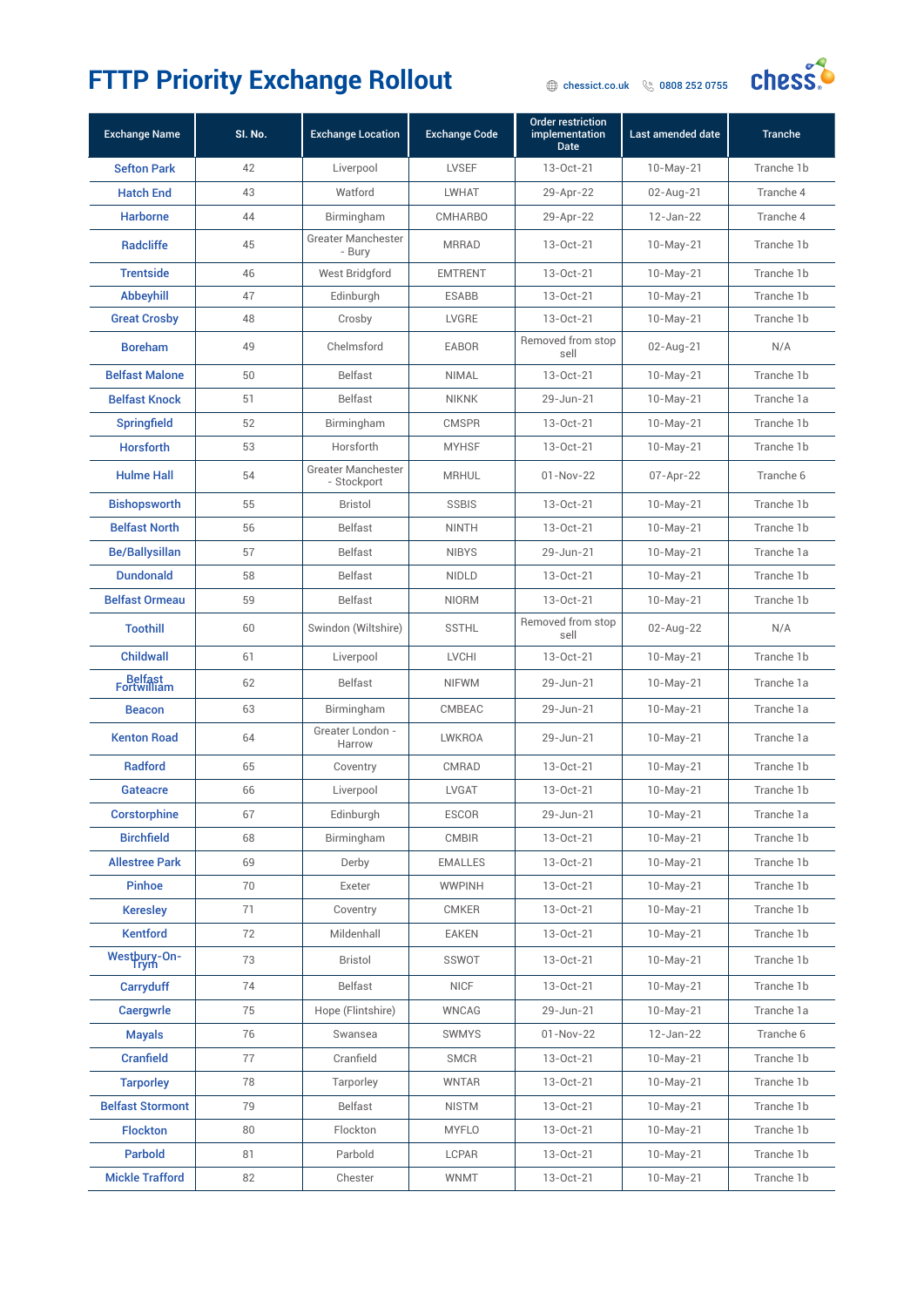

| <b>Exchange Name</b>    | SI. No. | <b>Exchange Location</b>                       | <b>Exchange Code</b> | <b>Order restriction</b><br>implementation<br><b>Date</b> | Last amended date | <b>Tranche</b> |
|-------------------------|---------|------------------------------------------------|----------------------|-----------------------------------------------------------|-------------------|----------------|
| <b>Padstow</b>          | 83      | Padstow                                        | <b>WWPADS</b>        | 13-Oct-21                                                 | $10-May-21$       | Tranche 1b     |
| <b>Sully</b>            | 84      | Barry                                          | SWXUU                | 02-Aug-22                                                 | 12-Jan-22         | Tranche 5      |
| <b>Daviot</b>           | 85      | Inverness                                      | <b>NSDAV</b>         | 13-Oct-21                                                 | $10-May-21$       | Tranche 1b     |
| <b>Rumford</b>          | 86      | St Eval                                        | <b>WWRUMF</b>        | 13-Oct-21                                                 | $10-May-21$       | Tranche 1b     |
| <b>Deddington</b>       | 87      | Deddington                                     | <b>SMDD</b>          | 29-Jun-21                                                 | $10-May-21$       | Tranche 1a     |
| <b>Catforth</b>         | 88      | Preston<br>(Lancashire)                        | <b>LCCAT</b>         | 13-Oct-21                                                 | $10-May-21$       | Tranche 1b     |
| <b>Canon Pyon</b>       | 89      | <b>Wellington (County</b><br>of Herefordshire) | <b>WNCP</b>          | <b>TBD</b>                                                | 07-Apr-22         | TBD            |
| <b>St Buryan</b>        | 90      | St Buryan                                      | <b>WWSBUR</b>        | 13-Oct-21                                                 | $10-May-21$       | Tranche 1b     |
| Lanreath                | 91      | Pelynt                                         | <b>WWLANR</b>        | 13-Oct-21                                                 | $10-May-21$       | Tranche 1b     |
| <b>Coads Green</b>      | 92      | Launceston                                     | WWCOAD               | 13-Oct-21                                                 | $10-May-21$       | Tranche 1b     |
| <b>Otterham Station</b> | 93      | Camelford                                      | WWOSTN               | 13-Oct-21                                                 | $10-May-21$       | Tranche 1b     |
| <b>Burleygate</b>       | 94      | Withington (County<br>of Herefordshire)        | WNBGT                | $13 - Oct - 21$                                           | $10-May-21$       | Tranche 1b     |
| <b>Crosthwaite</b>      | 95      | Crosthwaite                                    | LCCHE                | 13-Oct-21                                                 | $10-May-21$       | Tranche 1b     |
| Chineham                | 96      | Basingstoke                                    | <b>THCHN</b>         | 13-Oct-21                                                 | $10-May-21$       | Tranche 1b     |
| <b>Bonvilston</b>       | 97      | Bonvilston                                     | SWBJY                | $13 - Oct - 21$                                           | $10-May-21$       | Tranche 1b     |
| <b>Tresillian</b>       | 98      | Tresillian                                     | <b>WWTRES</b>        | $13 - Oct - 21$                                           | $10-May-21$       | Tranche 1b     |
| <b>Canworthy Water</b>  | 99      | Launceston                                     | <b>WWCANW</b>        | 13-Oct-21                                                 | $10-May-21$       | Tranche 1b     |
| Llandegla               | 100     | Llandegla                                      | WNLDA                | 13-Oct-21                                                 | $10-May-21$       | Tranche 1b     |
| Wettenhall              | 101     | Winsford (Cheshire<br>West and Chester)        | <b>WMWET</b>         | $13 - Oct - 21$                                           | $10-May-21$       | Tranche 1b     |
| <b>Tudweiliog</b>       | 102     | Llangwnnadl                                    | <b>WNTUD</b>         | 13-Oct-21                                                 | $10-May-21$       | Tranche 1b     |
| <b>Harewood End</b>     | 103     | Peterstow                                      | WNHAE                | 13-Oct-21                                                 | $10-May-21$       | Tranche 1b     |
| <b>Crookham</b>         | 104     | Cornhill on Tweed                              | <b>ESCRO</b>         | 13-Oct-21                                                 | $10-May-21$       | Tranche 1b     |
| <b>Arley</b>            | 105     | Arley                                          | <b>MRARL</b>         | $13 - Oct - 21$                                           | $10-May-21$       | Tranche 1b     |
| <b>Belsay</b>           | 106     | Belsay                                         | <b>NEBLS</b>         | 13-Oct-21                                                 | $10-May-21$       | Tranche 1b     |
| <b>Southwick</b>        | 107     | Sandyhills                                     | <b>WSSOK</b>         | 13-Oct-21                                                 | $10-May-21$       | Tranche 1b     |
| <b>Bridgemere</b>       | 108     | Nantwich                                       | WMBGM                | 13-Oct-21                                                 | 10-May-21         | Tranche 1b     |
| <b>Boreland</b>         | 109     | Boreland                                       | <b>WSBOR</b>         | 13-Oct-21                                                 | $10-May-21$       | Tranche 1b     |
| <b>Bontddu</b>          | 110     | Bontddu                                        | <b>WNBON</b>         | 13-Oct-21                                                 | $10-May-21$       | Tranche 1b     |
| <b>Great Bernera</b>    | 111     | Kirkibost                                      | <b>NSGRE</b>         | 13-Oct-21                                                 | $10-May-21$       | Tranche 1b     |
| <b>Ringford</b>         | 112     | Ringford                                       | <b>WSRIN</b>         | 13-Oct-21                                                 | $10-May-21$       | Tranche 1b     |
| <b>Sutton</b>           | 113     | Sutton (Chichester)                            | <b>SDSTTN</b>        | 13-Oct-21                                                 | $10-May-21$       | Tranche 1b     |
| <b>East Marden</b>      | 114     | Compton (West<br>Sussex)                       | SDSTMRD              | 13-Oct-21                                                 | $10-May-21$       | Tranche 1b     |
| Lempitlaw               | 115     | Kelso                                          | <b>ESLEM</b>         | 13-Oct-21                                                 | $10-May-21$       | Tranche 1b     |
| Achnasheen              | 116     | Achnasheen                                     | <b>NSASN</b>         | 13-Oct-21                                                 | $10-May-21$       | Tranche 1b     |
| <b>Aultguish</b>        | 117     | Garve                                          | <b>NSALG</b>         | 13-Oct-21                                                 | $10-May-21$       | Tranche 1b     |
| <b>Altnaharra</b>       | 118     | Altnaharra                                     | <b>NSALT</b>         | 13-Oct-21                                                 | $10-May-21$       | Tranche 1b     |
| Armagh                  | 119     | Armagh                                         | <b>NIAM</b>          | 13-Oct-21                                                 | 05-Oct-20         | Tranche 2      |
| <b>Bangor</b>           | 120     | Bangor                                         | <b>NIBA</b>          | 13-Oct-21                                                 | 05-Oct-20         | Tranche 2      |
| <b>Barry</b>            | 121     | Barry                                          | <b>SWCFK</b>         | 13-Oct-21                                                 | 05-Oct-20         | Tranche 2      |
| <b>Benton</b>           | 122     | Longbenton                                     | <b>NEB</b>           | 13-Oct-21                                                 | 05-Oct-20         | Tranche 2      |
| <b>Bow</b>              | 123     | Bow                                            | WWBOW                | TBD                                                       | 07-Apr-22         | TBD            |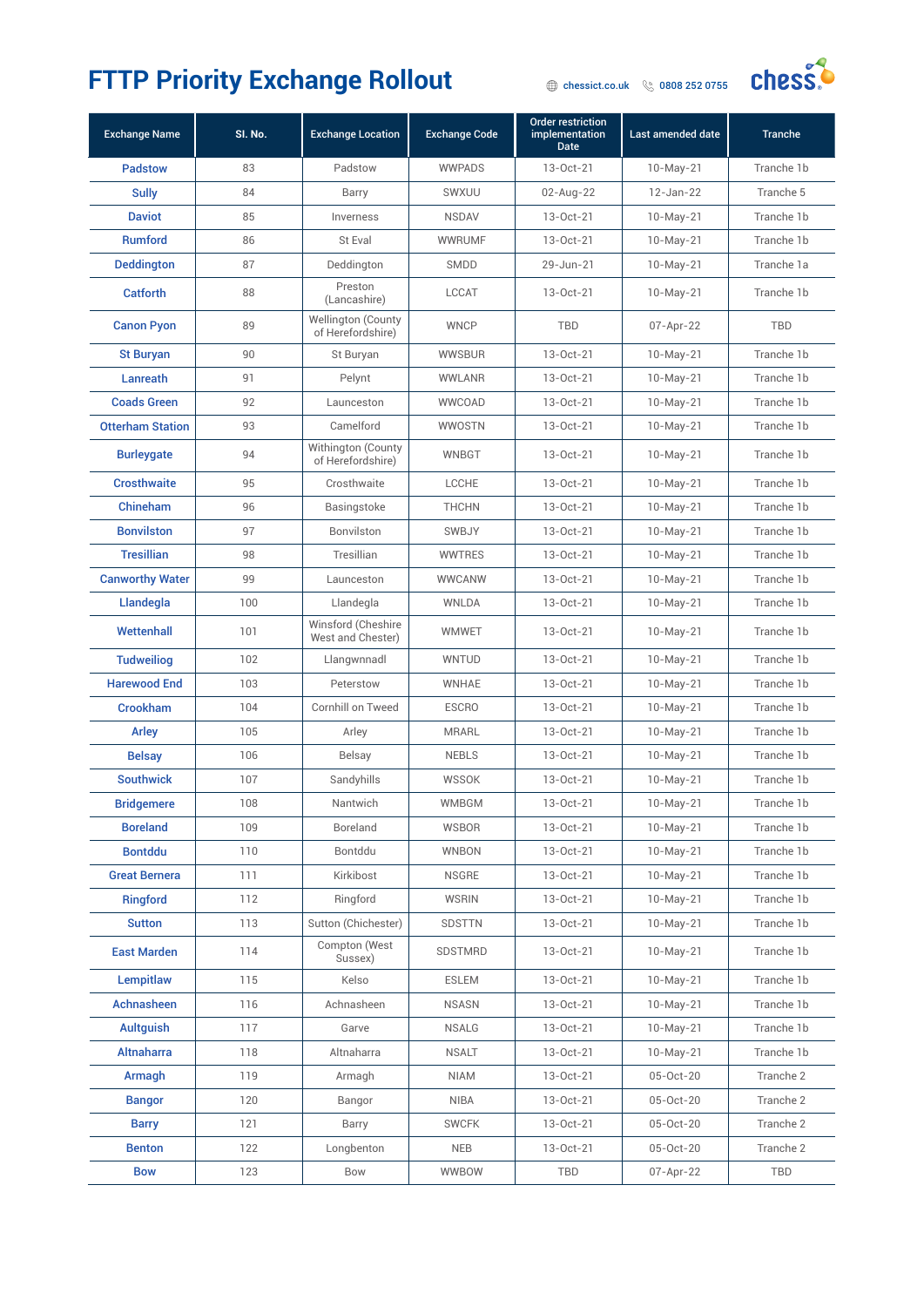#### FTTP Priority Exchange Rollout **Change Rollout**



| <b>Exchange Name</b>   | SI. No. | <b>Exchange Location</b>           | <b>Exchange Code</b> | <b>Order restriction</b><br>implementation<br><b>Date</b> | Last amended date | <b>Tranche</b> |
|------------------------|---------|------------------------------------|----------------------|-----------------------------------------------------------|-------------------|----------------|
| <b>Brentwood</b>       | 124     | Brentwood                          | <b>EABRW</b>         | Removed from<br>stop sell                                 | $11-Apr-22$       | N/A            |
| <b>Broadstairs</b>     | 125     | <b>Broadstairs</b>                 | <b>NDBRO</b>         | TBD                                                       | $11-Apr-22$       | <b>TBD</b>     |
| <b>Bromsgrove</b>      | 126     | Bromsgrove                         | <b>WMBPZ</b>         | 13-Oct-21                                                 | 05-Oct-20         | Tranche 2      |
| <b>Broxburn</b>        | 127     | <b>Broxburn</b>                    | <b>ESBRO</b>         | 13-Oct-21                                                 | 05-Oct-20         | Tranche 2      |
| Capheaton              | 128     | Capheaton                          | <b>NECAP</b>         | 13-Oct-21                                                 | 05-Oct-20         | Tranche 2      |
| Cardinham              | 129     | Millpool                           | <b>WWCARD</b>        | <b>TBD</b>                                                | 07-Apr-22         | <b>TBD</b>     |
| <b>Caxton</b>          | 130     | Cambourne                          | EACAX                | $13 - Oct - 21$                                           | 05-Oct-20         | Tranche 2      |
| <b>Cheylesmore</b>     | 131     | Coventry                           | <b>CMCHEY</b>        | 25-Jan-22                                                 | 04-Oct-21         | Tranche 3      |
| <b>Doncaster</b>       | 132     | Doncaster                          | <b>SLDC</b>          | 13-Oct-21                                                 | 05-Oct-20         | Tranche 2      |
| <b>Doncaster North</b> | 133     | Bentley (Doncaster)                | <b>SLDCN</b>         | 13-Oct-21                                                 | 05-Oct-20         | Tranche 2      |
| <b>Dutton Diffeth</b>  | 134     | Pentre Maelor                      | <b>WNDD</b>          | <b>TBD</b>                                                | 07-Apr-22         | <b>TBD</b>     |
| <b>Eastham</b>         | 135     | Bebington                          | <b>LVEAS</b>         | 29-Apr-22                                                 | $12 - Jan-22$     | Tranche 4      |
| <b>Edwalton</b>        | 136     | West Bridgford                     | <b>EMEDWAL</b>       | 13-Oct-21                                                 | 05-Oct-20         | Tranche 2      |
| <b>Glendale</b>        | 137     | Glen Dale                          | <b>NSGDL</b>         | 13-Oct-21                                                 | 05-Oct-20         | Tranche 2      |
| Halkyn                 | 138     | Pentre Halkyn                      | WNHAL                | <b>TBD</b>                                                | 07-Apr-22         | <b>TBD</b>     |
| <b>Hartburn</b>        | 139     | Morpeth                            | <b>NEHR</b>          | 02-Aug-22                                                 | 12-Jan-22         | Tranche 5      |
| <b>Haydon Wick</b>     | 140     | Swindon (Wiltshire)                | <b>SSHYW</b>         | $01-Nov-22$                                               | 07-Apr-22         | Tranche 6      |
| <b>Hepple</b>          | 141     | Thropton                           | <b>NEHPL</b>         | 02-Aug-22                                                 | 12-Jan-22         | Tranche 5      |
| <b>Heriot</b>          | 142     | Heriot                             | <b>ESHER</b>         | <b>TBD</b>                                                | 07-Apr-22         | <b>TBD</b>     |
| <b>How Caple</b>       | 143     | Brockhampton                       | <b>WNHCP</b>         | TBD                                                       | 07-Apr-22         | <b>TBD</b>     |
| <b>Ilford North</b>    | 144     | Greater London -<br>Redbridge      | LNILN                | 13-Oct-21                                                 | 05-Oct-20         | Tranche 2      |
| Lillingstonedayrell    | 145     | Akeley                             | <b>SMLD</b>          | 02-Aug-22                                                 | 12-Jan-22         | Tranche 5      |
| <b>Linstead</b>        | 146     | Cratfield                          | <b>EALIN</b>         | 02-Aug-22                                                 | $12 - Jan-22$     | Tranche 5      |
| Llanfaethlu            | 147     | Llanfaethlu                        | WNLFU                | <b>TBD</b>                                                | 07-Apr-22         | <b>TBD</b>     |
| Longridge              | 148     | Longridge                          | <b>LCLON</b>         | $13 - Oct - 21$                                           | $05 - Oct - 20$   | Tranche 2      |
| Lurgan                 | 149     | Craigavon                          | <b>NILG</b>          | 13-Oct-21                                                 | 05-Oct-20         | Tranche 2      |
| Mountwood              | 150     | Birkenhead                         | <b>LVMOU</b>         | 13-Oct-21                                                 | 05-Oct-20         | Tranche 2      |
| <b>Newtownards</b>     | 151     | Newtownards                        | <b>NINTS</b>         | $13 - Oct - 21$                                           | 05-Oct-20         | Tranche 2      |
| <b>Orpington</b>       | 152     | Greater London -<br><b>Bromley</b> | <b>LSORP</b>         | 25-Jan-22                                                 | 02-Aug-21         | Tranche 3      |
| <b>Penzance</b>        | 153     | Penzance                           | <b>WWPENZ</b>        | <b>TBD</b>                                                | 07-Apr-22         | <b>TBD</b>     |
| <b>Portadown</b>       | 154     | Craigavon                          | <b>NIPO</b>          | $13 - Oct - 21$                                           | 05-Oct-20         | Tranche 2      |
| <b>Rickmansworth</b>   | 155     | Rickmansworth                      | LWRIC                | 29-Apr-22                                                 | 12-Jan-22         | Tranche 4      |
| <b>Saxmundham</b>      | 156     | Saxmundham                         | <b>EASXM</b>         | 13-Oct-21                                                 | 05-Oct-20         | Tranche 2      |
| <b>Stanecastle</b>     | 157     | Irvine                             | <b>WSIRS</b>         | Removed from<br>stop sell                                 | 02-Aug-21         | N/A            |
| <b>Tadcaster</b>       | 158     | Tadcaster                          | <b>MYTAD</b>         | 13-Oct-21                                                 | 05-Oct-20         | Tranche 2      |
| <b>Thames Ditton</b>   | 159     | Esher                              | <b>LSTHDT</b>        | 29-Apr-22                                                 | 02-Aug-21         | Tranche 4      |
| <b>Thamesmead</b>      | 160     | Greater London -<br>Greenwich      | <b>LSTHMD</b>        | Removed from<br>stop sell                                 | $11-Apr-22$       | N/A            |
| <b>Thornton Heath</b>  | 161     | Greater London -<br>Croydon        | <b>LSTHO</b>         | 13-Oct-21                                                 | 05-Oct-20         | Tranche 2      |
| <b>Waterloo</b>        | 162     | Crosby                             | <b>LVWAT</b>         | 13-Oct-21                                                 | 05-Oct-20         | Tranche 2      |
| <b>Waternish</b>       | 163     | Lusta                              | <b>NSWNS</b>         | 13-Oct-21                                                 | 05-Oct-20         | Tranche 2      |
| <b>Wickford</b>        | 164     | Wickford                           | <b>EAWFD</b>         | 02-Aug-22                                                 | 12-Jan-22         | Tranche 5      |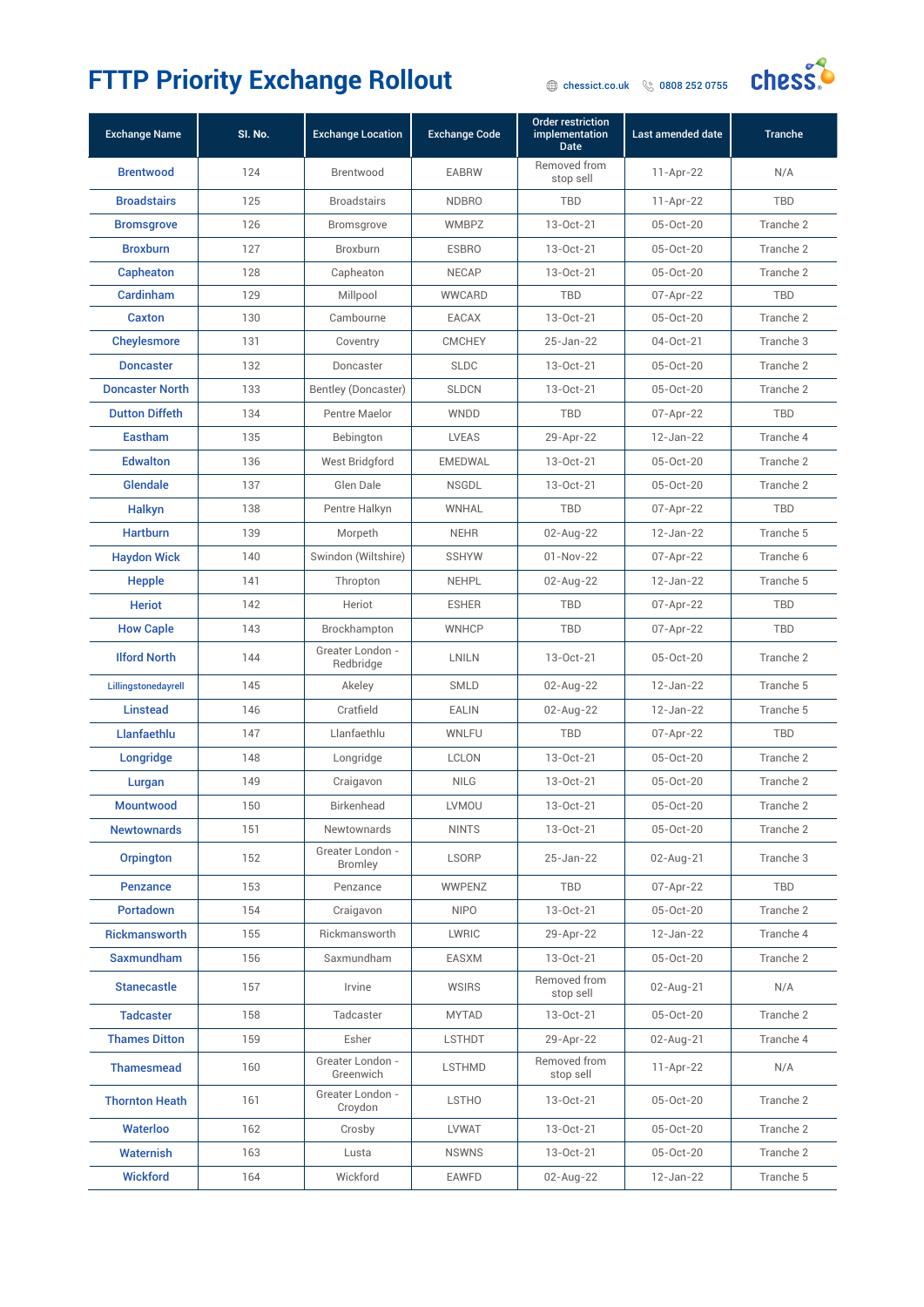

| <b>Exchange Name</b> | SI. No. | <b>Exchange Location</b>                    | <b>Exchange Code</b> | <b>Order restriction</b><br>implementation<br><b>Date</b> | Last amended date | <b>Tranche</b> |
|----------------------|---------|---------------------------------------------|----------------------|-----------------------------------------------------------|-------------------|----------------|
| <b>Winterton</b>     | 165     | Winterton                                   | <b>SLWKT</b>         | 13-Oct-21                                                 | 05-Oct-20         | Tranche 2      |
| <b>Wollaton</b>      | 166     | Nottingham                                  | <b>EMWOLLA</b>       | 13-Oct-21                                                 | 05-Oct-20         | Tranche 2      |
| Woodgate             | 167     | Birmingham                                  | <b>CMWDGT</b>        | 29-Apr-22                                                 | 06-Sept-21        | Tranche 4      |
| Wythenshawe          | 168     | Greater Manchester<br>- Manchester          | <b>MRWYT</b>         | $13 - Oct - 21$                                           | 05-Oct-20         | Tranche 2      |
| Zelah                | 169     | Zelah                                       | WWZELA               | <b>TBD</b>                                                | 07-Apr-22         | TBD            |
| <b>Binley</b>        | 170     | Coventry                                    | <b>CMBIN</b>         | 25-Jan-22                                                 | $25 - Jan-21$     | Tranche 3      |
| <b>Shirley</b>       | 171     | Solihull                                    | <b>CMSHI</b>         | 02-Aug-22                                                 | 06-Sept-21        | Tranche 5      |
| <b>Billericay</b>    | 172     | Billericay                                  | <b>EABCY</b>         | 02-Aug-22                                                 | 12-Jan-22         | Tranche 5      |
| <b>Hardingstone</b>  | 173     | Northampton<br>(Northamptonshire)           | <b>EMHARDI</b>       | 25-Jan-22                                                 | 25-Jan-21         | Tranche 3      |
| <b>Peartree</b>      | 174     | Derby                                       | <b>EMPRTRE</b>       | 25-Jan-22                                                 | 25-Jan-21         | Tranche 3      |
| Whitburn             | 175     | Whitburn                                    | <b>ESWHI</b>         | 25-Jan-22                                                 | 25-Jan-21         | Tranche 3      |
| <b>Formby</b>        | 176     | Formby                                      | <b>LCFOM</b>         | 25-Jan-22                                                 | 25-Jan-21         | Tranche 3      |
| <b>Epsom</b>         | 177     | Epsom                                       | <b>LSEPSM</b>        | 25-Jan-22                                                 | 25-Jan-21         | Tranche 3      |
| <b>Molesey</b>       | 178     | Greater London -<br>Richmond upon<br>Thames | LSMOL                | 02-Aug-22                                                 | 12-Jan-22         | Tranche 5      |
| <b>Aughton Green</b> | 179     | Ormskirk                                    | <b>LVAUG</b>         | 25-Jan-22                                                 | 25-Jan-21         | Tranche 3      |
| <b>Birkenhead</b>    | 180     | Birkenhead                                  | <b>LVBIR</b>         | 25-Jan-22                                                 | 25-Jan-21         | Tranche 3      |
| Chorleywood          | 181     | Chorleywood                                 | <b>LWCHO</b>         | 25-Jan-22                                                 | 25-Jan-21         | Tranche 3      |
| Chapeltown           | 182     | Leeds                                       | <b>MYCHA</b>         | 25-Jan-22                                                 | 25-Jan-21         | Tranche 3      |
| <b>Crossgates</b>    | 183     | Leeds                                       | <b>MYCSG</b>         | 25-Jan-22                                                 | 25-Jan-21         | Tranche 3      |
| <b>Moortown</b>      | 184     | Leeds                                       | MYM00                | 25-Jan-22                                                 | $25 - Jan-21$     | Tranche 3      |
| <b>Whitley Bay</b>   | 185     | <b>Whitley Bay</b>                          | <b>NEWB</b>          | 25-Jan-22                                                 | 25-Jan-21         | Tranche 3      |
| <b>Balby</b>         | 186     | Doncaster                                   | <b>SLBAL</b>         | 25-Jan-22                                                 | 25-Jan-21         | Tranche 3      |
| Woodhouse            | 187     | Sheffield                                   | <b>SLWD</b>          | 25-Jan-22                                                 | 25-Jan-21         | Tranche 3      |
| <b>North</b>         | 188     | <b>Bristol</b>                              | SSNOR                | 25-Jan-22                                                 | 25-Jan-21         | Tranche 3      |
| <b>Brock</b>         | 189     | Bilsborrow                                  | <b>LCBRC</b>         | 01-Nov-22                                                 | 07-Apr-22         | Tranche 6      |
| Chwilog              | 190     | Chwilog                                     | WNCHW                | TBD                                                       | 07-Apr-22         | TBD            |
| <b>Bungay</b>        | 191     | Bungay                                      | EABGY                | 25-Jan-22                                                 | 25-Jan-21         | Tranche 3      |
| <b>Sheering</b>      | 192     | Sawbridgeworth                              | <b>EASHR</b>         | 25-Jan-22                                                 | 25-Jan-21         | Tranche 3      |
| <b>Southminster</b>  | 193     | Southminster                                | <b>EASMN</b>         | 25-Jan-22                                                 | 25-Jan-21         | Tranche 3      |
| <b>Anstruther</b>    | 194     | Anstruther Easter                           | <b>ESANS</b>         | 25-Jan-22                                                 | 25-Jan-21         | Tranche 3      |
| <b>Lundin Links</b>  | 195     | Lower Largo                                 | <b>ESLUN</b>         | 25-Jan-22                                                 | 25-Jan-21         | Tranche 3      |
| <b>West Calder</b>   | 196     | West Calder                                 | <b>ESWCA</b>         | 25-Jan-22                                                 | 25-Jan-21         | Tranche 3      |
| <b>Burscough</b>     | 197     | Burscough                                   | <b>LCBUS</b>         | 25-Jan-22                                                 | 25-Jan-21         | Tranche 3      |
| <b>Clitheroe</b>     | 198     | Clitheroe                                   | <b>LCCLR</b>         | $25 - Jan - 22$                                           | 25-Jan-21         | Tranche 3      |
| <b>Croston</b>       | 199     | Croston                                     | <b>LCCRS</b>         | 25-Jan-22                                                 | 25-Jan-21         | Tranche 3      |
| Fleetwood            | 200     | Fleetwood                                   | <b>LCFLW</b>         | 25-Jan-22                                                 | 25-Jan-21         | Tranche 3      |
| <b>Rufford</b>       | 201     | Towngate                                    | <b>LCRUF</b>         | 25-Jan-22                                                 | 25-Jan-21         | Tranche 3      |
| <b>Betchworth</b>    | 202     | Brockham                                    | <b>LSBET</b>         | 25-Jan-22                                                 | 25-Jan-21         | Tranche 3      |
| <b>Neston</b>        | 203     | Neston                                      | <b>LVNES</b>         | 25-Jan-22                                                 | 25-Jan-21         | Tranche 3      |
| <b>Congleton</b>     | 204     | Congleton                                   | <b>MRCON</b>         | 25-Jan-22                                                 | 25-Jan-21         | Tranche 3      |
| <b>Kirkburton</b>    | 205     | Huddersfield                                | <b>MYKKB</b>         | 25-Jan-22                                                 | 25-Jan-21         | Tranche 3      |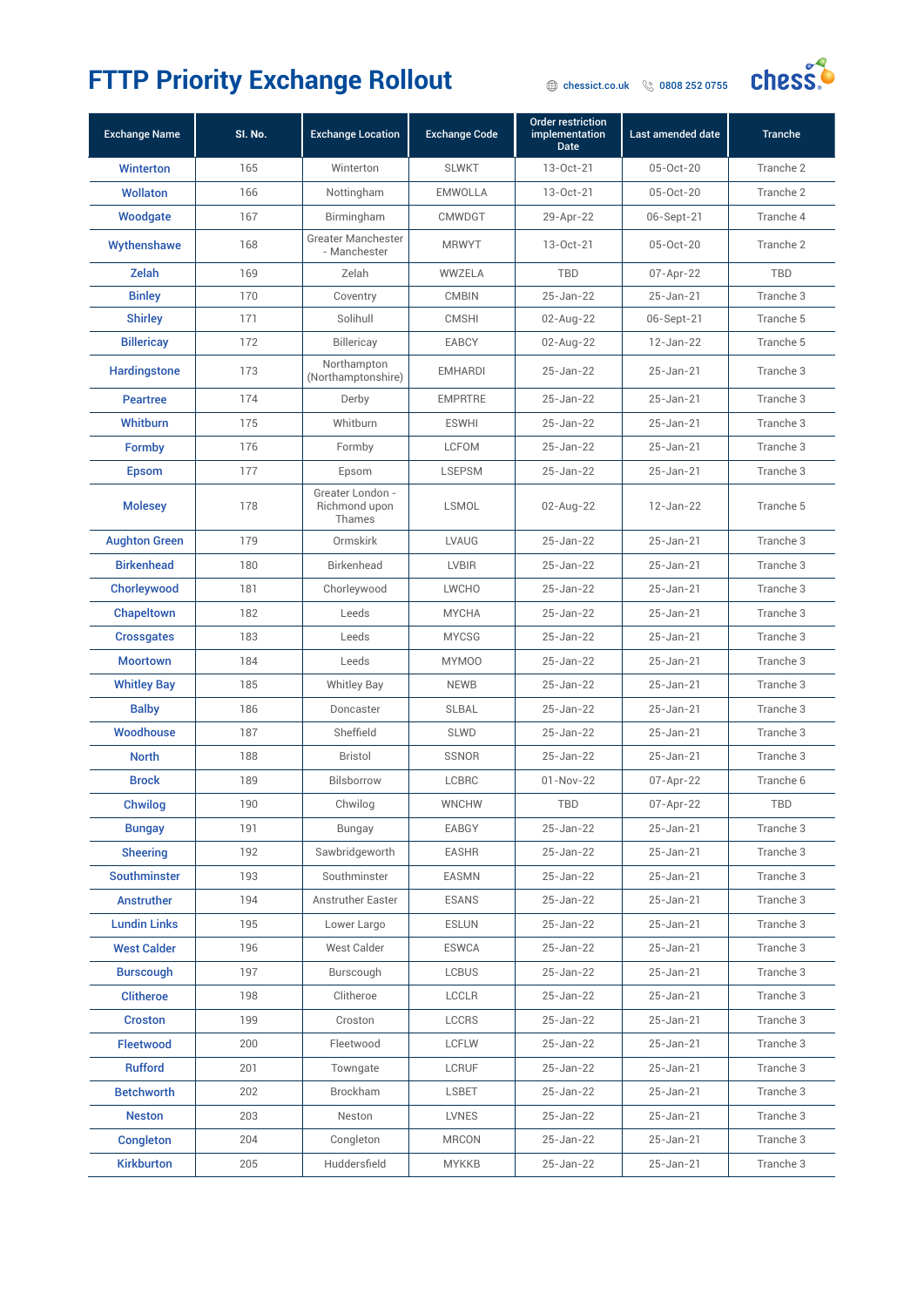

| <b>Exchange Name</b>   | SI. No. | <b>Exchange Location</b>                | <b>Exchange Code</b> | <b>Order restriction</b><br><i>implementation</i><br><b>Date</b> | Last amended date | <b>Tranche</b> |
|------------------------|---------|-----------------------------------------|----------------------|------------------------------------------------------------------|-------------------|----------------|
| <b>West Kingsdown</b>  | 206     | West Kingsdown                          | <b>NDWKI</b>         | 29-Apr-22                                                        | 12-Jan-22         | Tranche 4      |
| Crook                  | 207     | Crook                                   | <b>NECR</b>          | 25-Jan-22                                                        | 25-Jan-21         | Tranche 3      |
| Olney                  | 208     | Olney                                   | <b>SMOY</b>          | 25-Jan-22                                                        | 25-Jan-21         | Tranche 3      |
| <b>Tarvin</b>          | 209     | Tarvin                                  | <b>WNTV</b>          | 25-Jan-22                                                        | 25-Jan-21         | Tranche 3      |
| Okehampton             | 210     | Okehampton                              | <b>WWOKEH</b>        | 25-Jan-22                                                        | 25-Jan-21         | Tranche 3      |
| <b>Campsie</b>         | 211     | Londonderry                             | <b>NICSI</b>         | 25-Jan-22                                                        | 25-Jan-21         | Tranche 3      |
| <b>Carrickfergus</b>   | 212     | Carrickfergus                           | <b>NIC</b>           | 25-Jan-22                                                        | 25-Jan-21         | Tranche 3      |
| <b>Castledawson</b>    | 213     | Magherafelt                             | <b>NICD</b>          | 25-Jan-22                                                        | $25 - Jan-21$     | Tranche 3      |
| <b>Comber</b>          | 214     | Newtownards                             | <b>NICR</b>          | 25-Jan-22                                                        | 25-Jan-21         | Tranche 3      |
| <b>Cross</b>           | 215     | Londonderry                             | <b>NICRS</b>         | 25-Jan-22                                                        | 25-Jan-21         | Tranche 3      |
| <b>Dundrum</b>         | 216     | Newcastle                               | <b>NIDR</b>          | 25-Jan-22                                                        | 25-Jan-21         | Tranche 3      |
| <b>Portavogie</b>      | 217     | Newtownards                             | <b>NIPVE</b>         | 25-Jan-22                                                        | 25-Jan-21         | Tranche 3      |
| <b>Portstewart</b>     | 218     | Portstewart                             | <b>NIPS</b>          | 25-Jan-22                                                        | $25 - Jan-21$     | Tranche 3      |
| <b>Warrenpoint</b>     | 219     | Newry                                   | <b>NIWP</b>          | 25-Jan-22                                                        | 25-Jan-21         | Tranche 3      |
| <b>Whitehead</b>       | 220     | Carrickfergus                           | <b>NIWD</b>          | 25-Jan-22                                                        | 25-Jan-21         | Tranche 3      |
| <b>Henley In Arden</b> | 221     | Henley-In-Arden                         | <b>CMHEN</b>         | 29-Apr-22                                                        | 29-Apr-21         | Tranche 4      |
| <b>Hillside</b>        | 222     | Birmingham                              | <b>CMHILL</b>        | 29-Apr-22                                                        | 29-Apr-21         | Tranche 4      |
| Lapworth               | 223     | Solihull                                | CMLAP                | 29-Apr-22                                                        | 29-Apr-21         | Tranche 4      |
| Ely                    | 224     | Ely                                     | <b>EAELY</b>         | 29-Apr-22                                                        | 29-Apr-21         | Tranche 4      |
| Latchingdon            | 225     | Mayland                                 | <b>EALAT</b>         | 29-Apr-22                                                        | 29-Apr-21         | Tranche 4      |
| <b>Long Eaton</b>      | 226     | Long Eaton                              | <b>EMLONGE</b>       | 29-Apr-22                                                        | 29-Apr-21         | Tranche 4      |
| <b>Melbourne</b>       | 227     | Melbourne<br>(South Derbyshire)         | <b>EMMELBO</b>       | 29-Apr-22                                                        | 29-Apr-21         | Tranche 4      |
| <b>Bathgate</b>        | 228     | Bathgate                                | <b>ESBAT</b>         | 29-Apr-22                                                        | 29-Apr-21         | Tranche 4      |
| <b>Kelso</b>           | 229     | Kelso                                   | <b>ESKEL</b>         | 29-Apr-22                                                        | 29-Apr-21         | Tranche 4      |
| <b>Peebles</b>         | 230     | Peebles                                 | <b>ESPEB</b>         | 29-Apr-22                                                        | 29-Apr-21         | Tranche 4      |
| <b>Eccleston</b>       | 231     | Eccleston                               | LCECC                | 29-Apr-22                                                        | 29-Apr-21         | Tranche 4      |
| Garstang               | 232     | Garstang                                | LCGAR                | 29-Apr-22                                                        | 29-Apr-21         | Tranche 4      |
| <b>Nazeing</b>         | 233     | Hoddesdon                               | LNNAZ                | 29-Apr-22                                                        | 29-Apr-21         | Tranche 4      |
| <b>Chislehurst</b>     | 234     | Greater London -<br><b>Bromley</b>      | <b>LSCHI</b>         | $01 - Nov-22$                                                    | 07-Apr-22         | Tranche 6      |
| <b>Norbury</b>         | 235     | Greater London -<br>Crovdon             | <b>LSNOR</b>         | 29-Apr-22                                                        | 29-Apr-21         | Tranche 4      |
| <b>Bromborough</b>     | 236     | Bebington                               | <b>LVBRO</b>         | $01 - Nov-22$                                                    | 07-Apr-22         | Tranche 6      |
| <b>Culcheth</b>        | 237     | Culcheth                                | LVCUL                | 29-Apr-22                                                        | 29-Apr-21         | Tranche 4      |
| <b>Ellesmere Port</b>  | 238     | <b>Ellesmere Port</b>                   | LVELL                | $01 - Nov-22$                                                    | 07-Apr-22         | Tranche 6      |
| <b>Netherley</b>       | 239     | Liverpool                               | <b>LVNET</b>         | $01 - Nov-22$                                                    | 07-Apr-22         | Tranche 6      |
| <b>Hayes</b>           | 240     | Greater London -<br>Hillingdon          | <b>LWHAY</b>         | 29-Apr-22                                                        | 29-Apr-21         | Tranche 4      |
| <b>Bramhall</b>        | 241     | Greater Manchester<br>- Stockport       | <b>MRBRA</b>         | <b>TBD</b>                                                       | 07-Apr-22         | TBD            |
| <b>Winsford</b>        | 242     | Winsford (Cheshire<br>West and Chester) | <b>MRWIN</b>         | 29-Apr-22                                                        | 29-Apr-21         | Tranche 4      |
| <b>Woodley</b>         | 243     | Greater Manchester<br>- Stockport       | <b>MRWOO</b>         | 01-Nov-22                                                        | 07-Apr-22         | Tranche 6      |
| <b>Hornsea</b>         | 244     | Hornsea                                 | <b>MYHNS</b>         | 29-Apr-22                                                        | 29-Apr-21         | Tranche 4      |
| <b>Pudsey</b>          | 245     | Leeds                                   | <b>MYPUD</b>         | 29-Apr-22                                                        | 29-Apr-21         | Tranche 4      |
| Wetherby               | 246     | Wetherby                                | <b>MYWEH</b>         | 02-Aug-22                                                        | 07-Apr-22         | Tranche 5      |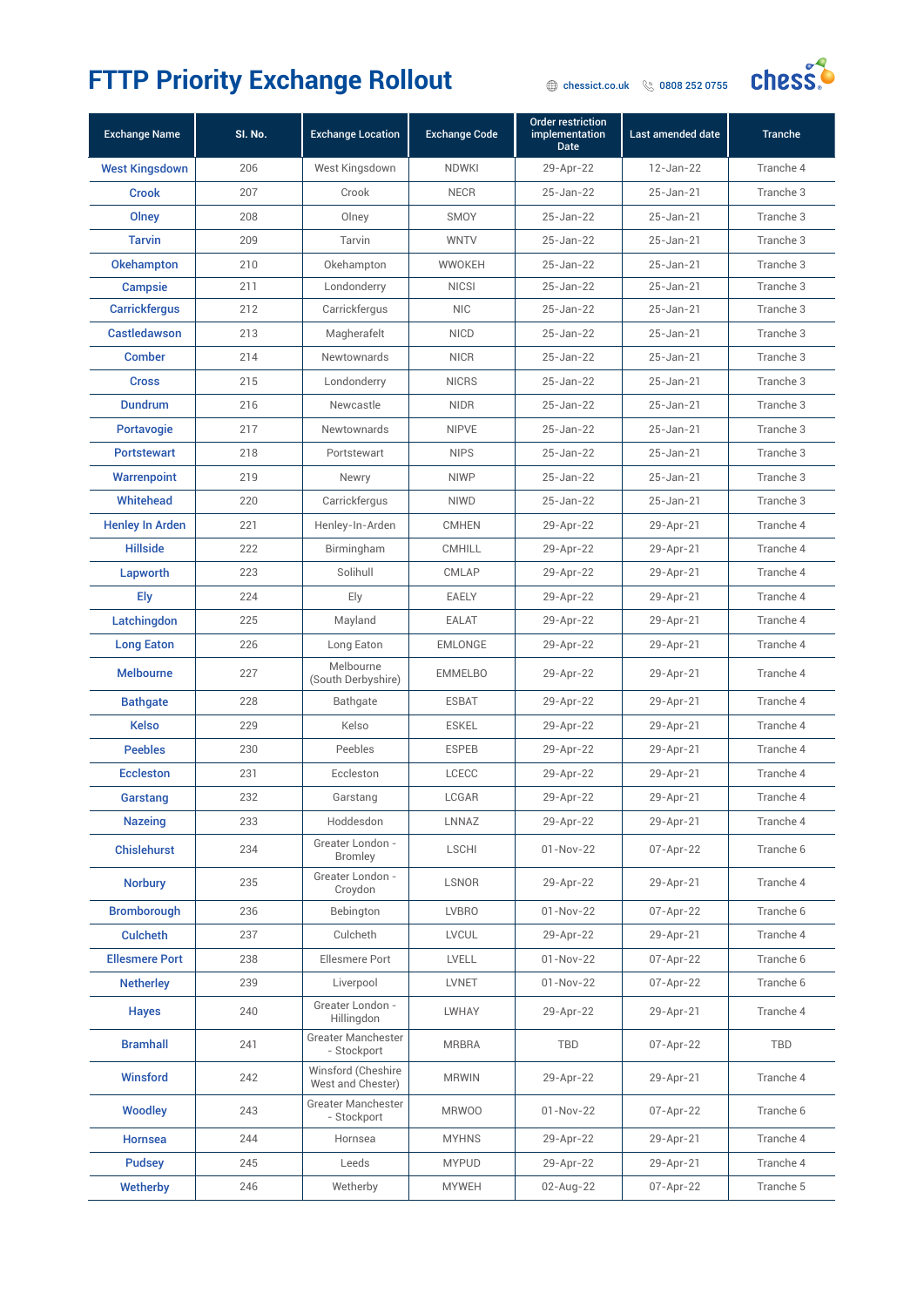

| <b>Exchange Name</b> | SI. No. | <b>Exchange Location</b>      | <b>Exchange Code</b> | <b>Order restriction</b><br><i>implementation</i><br><b>Date</b> | Last amended date | <b>Tranche</b> |
|----------------------|---------|-------------------------------|----------------------|------------------------------------------------------------------|-------------------|----------------|
| <b>Frittenden</b>    | 247     | Cranbrook                     | <b>NDFRI</b>         | 29-Apr-22                                                        | 29-Apr-21         | Tranche 4      |
| <b>Forest Row</b>    | 248     | <b>Forest Row</b>             | <b>NDFRO</b>         | $01 - Nov-22$                                                    | 07-Apr-22         | Tranche 6      |
| <b>Willington</b>    | 249     | Willington (County<br>Durham) | <b>NEWT</b>          | 29-Apr-22                                                        | 29-Apr-21         | Tranche 4      |
| Antrim               | 250     | Antrim                        | <b>NIAT</b>          | 29-Apr-22                                                        | 29-Apr-21         | Tranche 4      |
| <b>Banbridge</b>     | 251     | Banbridge                     | <b>NIBB</b>          | 29-Apr-22                                                        | 29-Apr-21         | Tranche 4      |
| <b>Ballyclare</b>    | 252     | Ballyclare                    | <b>NIBC</b>          | 29-Apr-22                                                        | 29-Apr-21         | Tranche 4      |
| <b>Ballymena</b>     | 253     | Ballymena                     | <b>NIBM</b>          | 29-Apr-22                                                        | 29-Apr-21         | Tranche 4      |
| <b>Ballymoney</b>    | 254     | Ballymoney                    | <b>NIBO</b>          | 29-Apr-22                                                        | 29-Apr-21         | Tranche 4      |
| <b>Ld/Brookhall</b>  | 255     | Londonderry                   | <b>NIBRH</b>         | 29-Apr-22                                                        | 29-Apr-21         | Tranche 4      |
| <b>Ballywalter</b>   | 256     | Newtownards                   | <b>NIBWR</b>         | 29-Apr-22                                                        | 29-Apr-21         | Tranche 4      |
| <b>Cookstown</b>     | 257     | Cookstown                     | <b>NICK</b>          | 29-Apr-22                                                        | 29-Apr-21         | Tranche 4      |
| Carnlough            | 258     | Ballymena                     | <b>NICL</b>          | 29-Apr-22                                                        | 29-Apr-21         | Tranche 4      |
| <b>Coleraine</b>     | 259     | Coleraine                     | <b>NICN</b>          | 29-Apr-22                                                        | 29-Apr-21         | Tranche 4      |
| <b>Donaghadee</b>    | 260     | Donaghadee                    | <b>NIDD</b>          | 29-Apr-22                                                        | 29-Apr-21         | Tranche 4      |
| <b>Dungannon</b>     | 261     | Dungannon                     | <b>NIDG</b>          | 29-Apr-22                                                        | 29-Apr-21         | Tranche 4      |
| <b>Downpatrick</b>   | 262     | Downpatrick                   | <b>NIDP</b>          | 29-Apr-22                                                        | 29-Apr-21         | Tranche 4      |
| <b>Enniskillen</b>   | 263     | Enniskillen                   | <b>NIEK</b>          | 29-Apr-22                                                        | 29-Apr-21         | Tranche 4      |
| Glengormley          | 264     | Newtownabbey                  | <b>NIGGY</b>         | 29-Apr-22                                                        | 29-Apr-21         | Tranche 4      |
| Hillsborough         | 265     | Hillsborough                  | <b>NIHO</b>          | 29-Apr-22                                                        | 29-Apr-21         | Tranche 4      |
| Holywood             | 266     | Holywood                      | <b>NIHW</b>          | 29-Apr-22                                                        | 29-Apr-21         | Tranche 4      |
| Londonderry          | 267     | Londonderry                   | <b>NILDM</b>         | 29-Apr-22                                                        | 29-Apr-21         | Tranche 4      |
| <b>Ld/Waterside</b>  | 268     | Londonderry                   | <b>NILDW</b>         | 29-Apr-22                                                        | 29-Apr-21         | Tranche 4      |
| Larne                | 269     | Larne                         | <b>NILE</b>          | 29-Apr-22                                                        | 29-Apr-21         | Tranche 4      |
| Lisburn              | 270     | Lisburn                       | <b>NILN</b>          | 29-Apr-22                                                        | 29-Apr-21         | Tranche 4      |
| <b>Magherafelt</b>   | 271     | Magherafelt                   | <b>NIMF</b>          | 29-Apr-22                                                        | 29-Apr-21         | Tranche 4      |
| <b>Newcastle</b>     | 272     | Newcastle                     | <b>NINE</b>          | 29-Apr-22                                                        | 29-Apr-21         | Tranche 4      |
| <b>Newry</b>         | 273     | Newry                         | <b>NINY</b>          | 29-Apr-22                                                        | 29-Apr-21         | Tranche 4      |
| Omagh                | 274     | Omagh                         | <b>NIOM</b>          | 29-Apr-22                                                        | 29-Apr-21         | Tranche 4      |
| <b>Portrush</b>      | 275     | Portrush                      | <b>NIPR</b>          | 29-Apr-22                                                        | 29-Apr-21         | Tranche 4      |
| <b>Strabane</b>      | 276     | Strabane                      | <b>NISE</b>          | 29-Apr-22                                                        | 29-Apr-21         | Tranche 4      |
| <b>Findhorn</b>      | 277     | Kinloss                       | <b>NSFIN</b>         | 29-Apr-22                                                        | 29-Apr-21         | Tranche 4      |
| <b>Findon</b>        | 278     | Worthing                      | SDFNDN               | 01-Nov-22                                                        | 07-Apr-22         | Tranche 6      |
| <b>Southwick</b>     | 279     | Southwick (West<br>Sussex)    | <b>SDSTHWC</b>       | 01-Nov-22                                                        | 07-Apr-22         | Tranche 6      |
| Wadsleybridge        | 280     | Sheffield                     | <b>SLWB</b>          | 29-Apr-22                                                        | 29-Apr-21         | Tranche 4      |
| <b>Bedminster</b>    | 281     | Bristol                       | <b>SSBED</b>         | 29-Apr-22                                                        | 29-Apr-21         | Tranche 4      |
| <b>Eastville</b>     | 282     | Bristol                       | SSEAV                | 29-Apr-22                                                        | 29-Apr-21         | Tranche 4      |
| <b>Long Ashton</b>   | 283     | Long Ashton                   | SSLON                | 01-Nov-22                                                        | 07-Apr-22         | Tranche 6      |
| <b>Wrington</b>      | 284     | Wrington                      | SSWRI                | 29-Apr-22                                                        | 29-Apr-21         | Tranche 4      |
| <b>Burry Port</b>    | 285     | <b>Burry Port</b>             | SWBUD                | 29-Apr-22                                                        | 29-Apr-21         | Tranche 4      |
| <b>Mumbles</b>       | 286     | Swansea                       | SWMMV                | 29-Apr-22                                                        | 29-Apr-21         | Tranche 4      |
| <b>Stone</b>         | 287     | Stone (Stafford)              | <b>WMSTO</b>         | 29-Apr-22                                                        | 29-Apr-21         | Tranche 4      |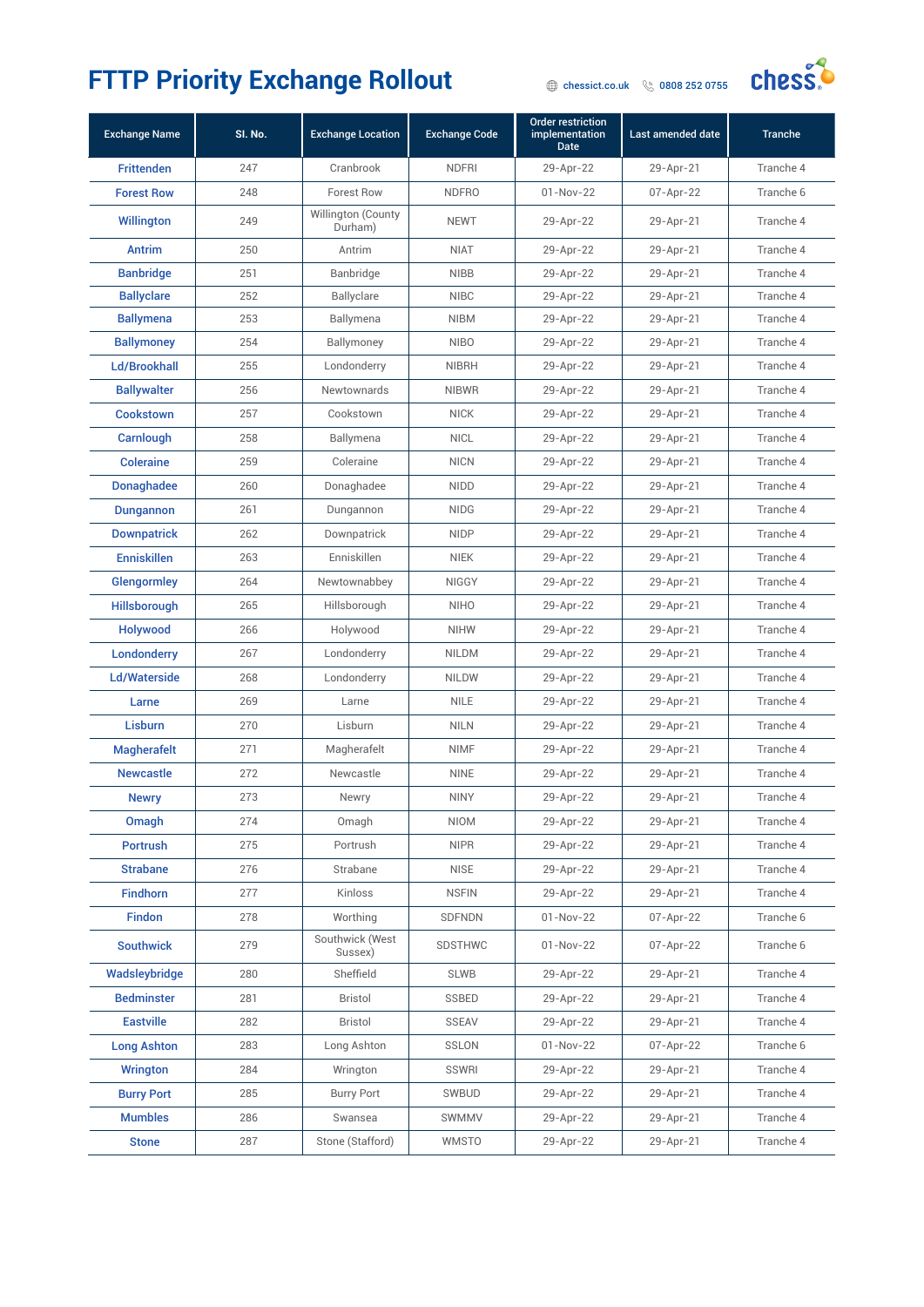

| <b>Exchange Name</b>            | SI. No. | <b>Exchange Location</b>          | <b>Exchange Code</b> | <b>Order restriction</b><br><i>implementation</i><br><b>Date</b> | Last amended date | <b>Tranche</b> |
|---------------------------------|---------|-----------------------------------|----------------------|------------------------------------------------------------------|-------------------|----------------|
| <b>Buckley</b>                  | 288     | <b>Buckley</b>                    | <b>WNBUC</b>         | 29-Apr-22                                                        | 29-Apr-21         | Tranche 4      |
| <b>Chester South</b>            | 289     | Chester                           | <b>WNCSS</b>         | 29-Apr-22                                                        | 29-Apr-21         | Tranche 4      |
| <b>Connahs Quay</b>             | 290     | Connah's Quay                     | <b>WNDEE</b>         | 29-Apr-22                                                        | 29-Apr-21         | Tranche 4      |
| <b>Alloway</b>                  | 291     | Ayr                               | <b>WSALL</b>         | Removed from<br>stop-sell                                        | $11-Apr-22$       | N/A            |
| <b>Maybole</b>                  | 292     | Maybole                           | <b>WSMAY</b>         | $01 - Nov-22$                                                    | 07-Apr-22         | Tranche 6      |
| <b>Prestwick</b>                | 293     | Prestwick                         | <b>WSPRE</b>         | $01 - Nov-22$                                                    | 07-Apr-22         | Tranche 6      |
| <b>Camelford</b>                | 294     | Camelford                         | WWCAME               | 29-Apr-22                                                        | 29-Apr-21         | Tranche 4      |
| <b>Chelston</b>                 | 295     | Paignton                          | <b>WWCHEL</b>        | 02-Aug-22                                                        | 07-Apr-22         | Tranche 5      |
| <b>Liskeard</b>                 | 296     | Liskeard                          | <b>WWLISK</b>        | 29-Apr-22                                                        | 29-Apr-21         | Tranche 4      |
| Lynton                          | 297     | Lynton                            | WWLYNT               | 29-Apr-22                                                        | 29-Apr-21         | Tranche 4      |
| <b>Aberdare</b>                 | 298     | Aberdare                          | <b>SWAA</b>          | 02-Aug-22                                                        | $02$ -Aug-21      | Tranche 5      |
| Alva                            | 299     | Alva                              | <b>ESALV</b>         | 02-Aug-22                                                        | $02$ -Aug-21      | Tranche 5      |
| <b>Alvaston</b>                 | 300     | Derby                             | <b>EMALVAS</b>       | 02-Aug-22                                                        | $02$ -Aug-21      | Tranche 5      |
| <b>Ardglass</b>                 | 301     | Downpatrick                       | <b>NIAR</b>          | 02-Aug-22                                                        | $02$ -Aug-21      | Tranche 5      |
| <b>Ballyronan</b>               | 302     | Magherafelt                       | <b>NIBRN</b>         | 02-Aug-22                                                        | $02$ -Aug-21      | Tranche 5      |
| <b>Barnoldswick</b>             | 303     | Barnoldswick                      | <b>LCBAN</b>         | 02-Aug-22                                                        | $02$ -Aug-21      | Tranche 5      |
| <b>Beamish</b>                  | 304     | Pelton                            | <b>NEBEA</b>         | 02-Aug-22                                                        | $02$ -Aug-21      | Tranche 5      |
| <b>Bellaghy</b>                 | 305     | Magherafelt                       | <b>NIBY</b>          | 02-Aug-22                                                        | $02$ -Aug-21      | Tranche 5      |
| <b>Bexleyheath</b>              | 306     | Greater London -<br><b>Bexley</b> | <b>LSBEX</b>         | 02-Aug-22                                                        | $02$ -Aug-21      | Tranche 5      |
| <b>Bidford On Avon</b>          | 307     | Bidford-on-Avon                   | <b>CMBIDF</b>        | 02-Aug-22                                                        | $02$ -Aug-21      | Tranche 5      |
| <b>Borough Green</b>            | 308     | Borough Green                     | <b>NDBGR</b>         | 02-Aug-22                                                        | $02$ -Aug-21      | Tranche 5      |
| <b>Portslade</b>                | 309     | Portslade-by-Sea                  | <b>SDPRTSL</b>       | 02-Aug-22                                                        | $02$ -Aug-21      | Tranche 5      |
| <b>Brinscall</b>                | 310     | Brinscall                         | <b>LCBRI</b>         | 02-Aug-22                                                        | $02$ -Aug-21      | Tranche 5      |
| <b>Brixham</b>                  | 311     | Brixham                           | <b>WWBRIX</b>        | 02-Aug-22                                                        | $02$ -Aug-21      | Tranche 5      |
| Caister-On-Sea                  | 312     | Caister-on-Sea                    | EACAI                | 02-Aug-22                                                        | 02-Aug-21         | Tranche 5      |
| Cardiff                         | 313     | Cardiff                           | <b>SWCFATE</b>       | 02-Aug-22                                                        | $02$ -Aug-21      | Tranche 5      |
| <b>Carmarthen</b>               | 314     | Carmarthen                        | <b>SWCT</b>          | 02-Aug-22                                                        | 02-Aug-21         | Tranche 5      |
| <b>Castleford</b>               | 315     | Castleford                        | <b>MYCAS</b>         | 02-Aug-22                                                        | 02-Aug-21         | Tranche 5      |
| <b>Castlerock</b>               | 316     | Coleraine                         | <b>NICLK</b>         | 02-Aug-22                                                        | 02-Aug-21         | Tranche 5      |
| <b>Cheddar</b>                  | 317     | Cheddar                           | <b>SSCDR</b>         | 02-Aug-22                                                        | 02-Aug-21         | Tranche 5      |
| <b>Coalisland</b>               | 318     | Dungannon                         | <b>NICI</b>          | 02-Aug-22                                                        | 02-Aug-21         | Tranche 5      |
| Codicote                        | 319     | Oaklands                          | <b>SMCI</b>          | 02-Aug-22                                                        | 02-Aug-21         | Tranche 5      |
| Cogenhoe                        | 320     | Cogenhoe                          | <b>EMCOGEN</b>       | 02-Aug-22                                                        | 02-Aug-21         | Tranche 5      |
| <b>Coleshill</b>                | 321     | Coleshill (North<br>Warwickshire) | CMCOLE               | 02-Aug-22                                                        | $02$ -Aug-21      | Tranche 5      |
| <b>Cumnock</b>                  | 322     | Cumnock                           | WSCMN                | 02-Aug-22                                                        | 02-Aug-21         | Tranche 5      |
| <b>Cushendall</b>               | 323     | Ballymena                         | <b>NICUS</b>         | 02-Aug-22                                                        | 02-Aug-21         | Tranche 5      |
| <b>Denbigh</b>                  | 324     | Denbigh                           | <b>WNDEN</b>         | 02-Aug-22                                                        | 02-Aug-21         | Tranche 5      |
| Dereham                         | 325     | Dereham                           | EADER                | 02-Aug-22                                                        | 02-Aug-21         | Tranche 5      |
| <b>Downham</b><br><b>Market</b> | 326     | Downham Market                    | EADNM                | 02-Aug-22                                                        | 02-Aug-21         | Tranche 5      |
| <b>Drighlington</b>             | 327     | Batley                            | <b>MYDLT</b>         | 02-Aug-22                                                        | 02-Aug-21         | Tranche 5      |
| <b>Dromore/Down</b>             | 328     | Dromore                           | <b>NIDO</b>          | 02-Aug-22                                                        | 02-Aug-21         | Tranche 5      |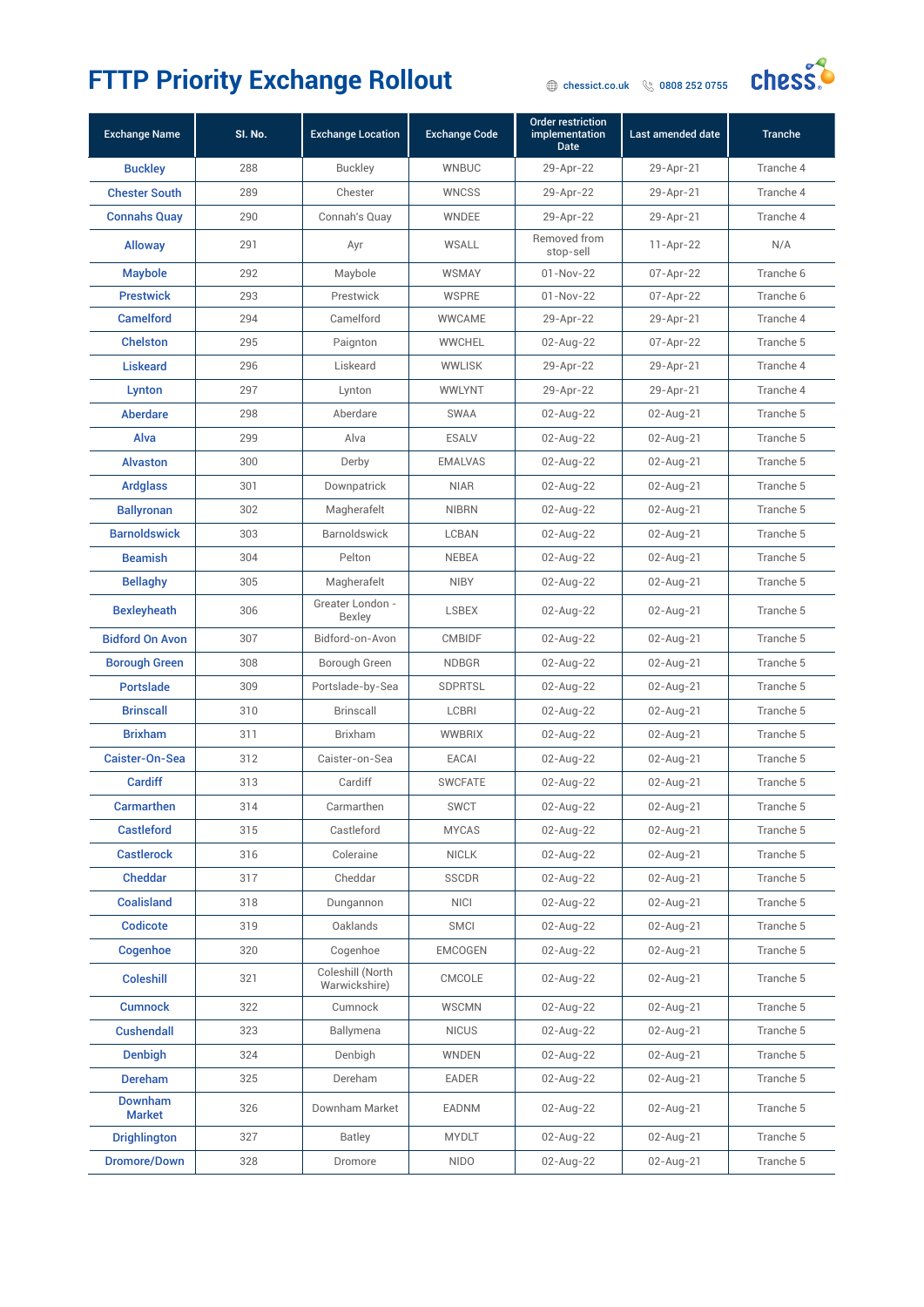

| <b>Exchange Name</b>   | SI. No. | <b>Exchange Location</b>     | <b>Exchange Code</b> | Order restriction<br><i>implementation</i><br><b>Date</b> | Last amended date | <b>Tranche</b> |
|------------------------|---------|------------------------------|----------------------|-----------------------------------------------------------|-------------------|----------------|
| <b>Dungiven</b>        | 329     | Londonderry                  | <b>NIDV</b>          | 02-Aug-22                                                 | 02-Aug-21         | Tranche 5      |
| <b>Earls Barton</b>    | 330     | Earls Barton                 | <b>EMEARLS</b>       | 02-Aug-22                                                 | 02-Aug-21         | Tranche 5      |
| <b>Kirkliston</b>      | 331     | Edinburgh                    | <b>ESKRL</b>         | 02-Aug-22                                                 | 02-Aug-21         | Tranche 5      |
| <b>Eglinton</b>        | 332     | Londonderry                  | <b>NIEG</b>          | 02-Aug-22                                                 | 02-Aug-21         | Tranche 5      |
| <b>Elmsted</b>         | 333     | Wye                          | <b>NDELM</b>         | 02-Aug-22                                                 | $02$ -Aug-21      | Tranche 5      |
| <b>Flint</b>           | 334     | Flint                        | <b>WNFL</b>          | 02-Aug-22                                                 | 02-Aug-21         | Tranche 5      |
| <b>Forkhill</b>        | 335     | Newry                        | <b>NIFH</b>          | 02-Aug-22                                                 | 02-Aug-21         | Tranche 5      |
| <b>Frodsham</b>        | 336     | Frodsham                     | <b>LVFRO</b>         | 02-Aug-22                                                 | 02-Aug-21         | Tranche 5      |
| <b>Gilford</b>         | 337     | Craigavon                    | <b>NIGF</b>          | 02-Aug-22                                                 | 02-Aug-21         | Tranche 5      |
| Gillingham             | 338     | Gillingham<br>(North Dorset) | <b>STGILGM</b>       | 02-Aug-22                                                 | 02-Aug-21         | Tranche 5      |
| Glenborrodale          | 339     | Glenborrodale                | <b>NSGBD</b>         | 02-Aug-22                                                 | 02-Aug-21         | Tranche 5      |
| Glenmazeran            | 340     | Tomatin                      | <b>NSGMZ</b>         | 02-Aug-22                                                 | 02-Aug-21         | Tranche 5      |
| <b>Great Eccleston</b> | 341     | <b>Great Eccleston</b>       | LCGRC                | 02-Aug-22                                                 | 02-Aug-21         | Tranche 5      |
| Greyabbey              | 342     | <b>Newtownards</b>           | <b>NIGY</b>          | 02-Aug-22                                                 | 02-Aug-21         | Tranche 5      |
| <b>Halfway</b>         | 343     | Glasgow                      | <b>WSHAL</b>         | 02-Aug-22                                                 | 02-Aug-21         | Tranche 5      |
| <b>Helens Bay</b>      | 344     | Bangor                       | <b>NIHB</b>          | 02-Aug-22                                                 | 02-Aug-21         | Tranche 5      |
| <b>Helsby</b>          | 345     | Helsby                       | LVHEL                | 02-Aug-22                                                 | 02-Aug-21         | Tranche 5      |
| <b>Holywell</b>        | 346     | Holywell (Flintshire)        | <b>WNHW</b>          | 02-Aug-22                                                 | 02-Aug-21         | Tranche 5      |
| Hooton                 | 347     | <b>Ellesmere Port</b>        | LVH00                | 02-Aug-22                                                 | 02-Aug-21         | Tranche 5      |
| <b>Hullbridge</b>      | 348     | Hullbridge                   | <b>EAHUL</b>         | 02-Aug-22                                                 | 02-Aug-21         | Tranche 5      |
| Jamesbridge            | 349     | Darlaston                    | <b>CMJAM</b>         | 02-Aug-22                                                 | 02-Aug-21         | Tranche 5      |
| <b>Kelty</b>           | 350     | Kelty                        | <b>ESKLY</b>         | 02-Aug-22                                                 | 02-Aug-21         | Tranche 5      |
| <b>Keynsham</b>        | 351     | Keynsham                     | <b>SSKEY</b>         | 02-Aug-22                                                 | 02-Aug-21         | Tranche 5      |
| <b>Kilkeel</b>         | 352     | Newry                        | <b>NIKI</b>          | 02-Aug-22                                                 | 02-Aug-21         | Tranche 5      |
| Killyleagh             | 353     | Downpatrick                  | <b>NIKYL</b>         | 02-Aug-22                                                 | 02-Aug-21         | Tranche 5      |
| <b>Kincardine</b>      | 354     | Kincardine                   | <b>ESKCA</b>         | 02-Aug-22                                                 | 02-Aug-21         | Tranche 5      |
| Lennoxtown             | 355     | Lennoxtown                   | WSLEX                | 02-Aug-22                                                 | $02$ -Aug-21      | Tranche 5      |
| Limavady               | 356     | Limavady                     | <b>NILY</b>          | 02-Aug-22                                                 | 02-Aug-21         | Tranche 5      |
| <b>Ludlow</b>          | 357     | Ludlow                       | <b>WNLUD</b>         | 02-Aug-22                                                 | 02-Aug-21         | Tranche 5      |
| Lymm                   | 358     | Lymm                         | <b>LVLYM</b>         | 02-Aug-22                                                 | 02-Aug-21         | Tranche 5      |
| Lytham                 | 359     | Lytham St Anne's             | LCLYT                | 02-Aug-22                                                 | 02-Aug-21         | Tranche 5      |
| <b>Machrie</b>         | 360     | Auchencar                    | <b>WSMAC</b>         | 02-Aug-22                                                 | 02-Aug-21         | Tranche 5      |
| <b>Maghull</b>         | 361     | Maghull                      | <b>LVMAG</b>         | 02-Aug-22                                                 | 02-Aug-21         | Tranche 5      |
| <b>Meltham</b>         | 362     | Meltham                      | <b>MYMTH</b>         | 02-Aug-22                                                 | 02-Aug-21         | Tranche 5      |
| <b>Middlewich</b>      | 363     | Middlewich                   | <b>MRMDW</b>         | 02-Aug-22                                                 | $02$ -Aug-21      | Tranche 5      |
| <b>Millisle</b>        | 364     | Newtownards                  | <b>NIME</b>          | 02-Aug-22                                                 | 02-Aug-21         | Tranche 5      |
| <b>Minster Sheppey</b> | 365     | Minster (Swale)              | <b>NDMSH</b>         | 02-Aug-22                                                 | 02-Aug-21         | Tranche 5      |
| <b>Moira</b>           | 366     | Craigavon                    | <b>NIMR</b>          | 02-Aug-22                                                 | 02-Aug-21         | Tranche 5      |
| <b>Mostyn</b>          | 367     | Mostyn                       | WNMOS                | 02-Aug-22                                                 | 02-Aug-21         | Tranche 5      |
| <b>Newcastle</b>       | 368     | Newcastle-under-<br>Lyme     | <b>WMNEW</b>         | 02-Aug-22                                                 | 02-Aug-21         | Tranche 5      |
| <b>Pontardulais</b>    | 369     | Pontarddulais                | SWPDW                | 02-Aug-22                                                 | 02-Aug-21         | Tranche 5      |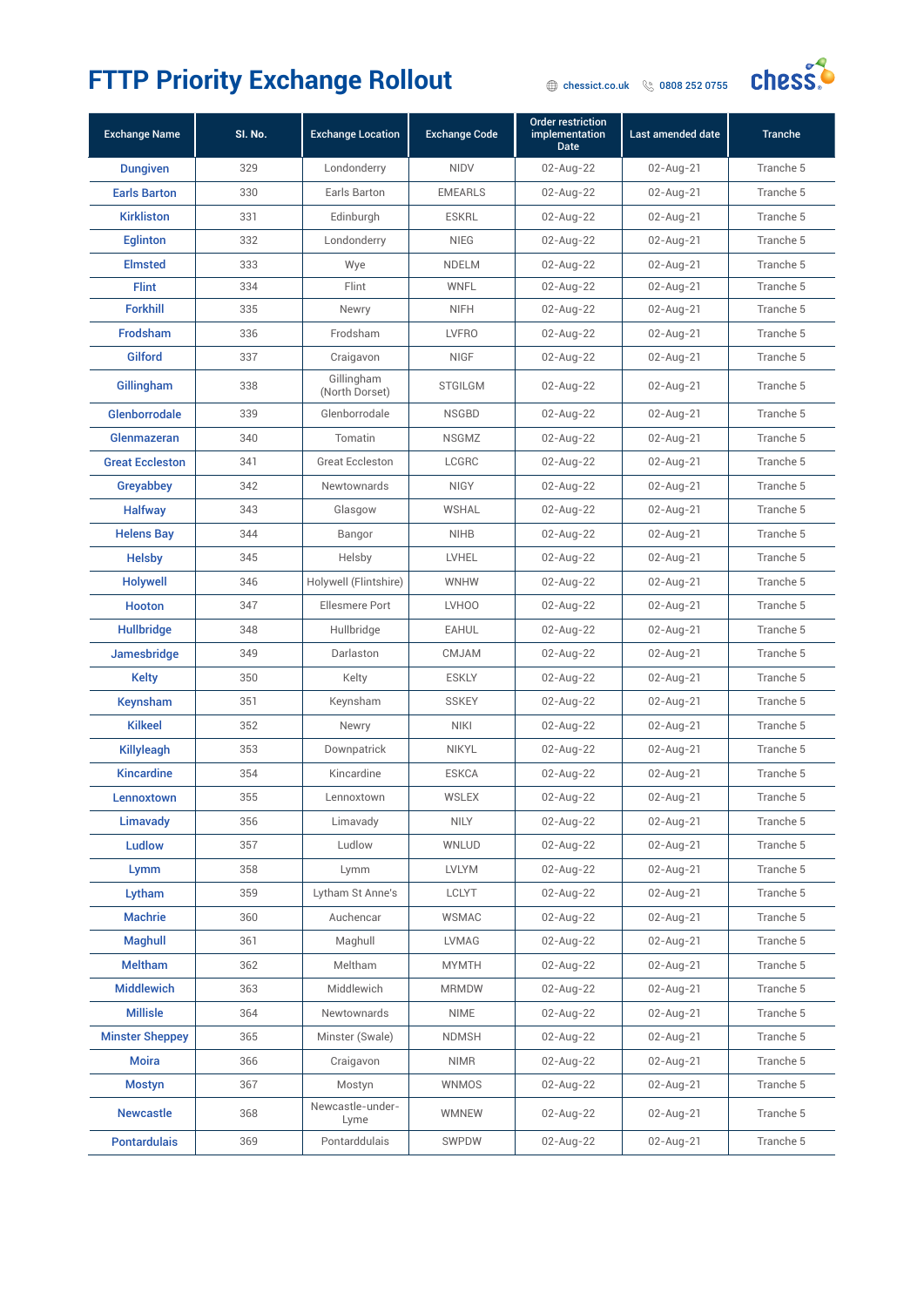#### FTTP Priority Exchange Rollout **Change Rollout**



| <b>Exchange Name</b>                   | SI. No. | <b>Exchange Location</b>         | <b>Exchange Code</b> | <b>Order restriction</b><br>implementation<br><b>Date</b> | Last amended date | <b>Tranche</b> |
|----------------------------------------|---------|----------------------------------|----------------------|-----------------------------------------------------------|-------------------|----------------|
| <b>Poulton-Le-Fylde</b>                | 370     | Poulton-le-Fylde                 | <b>LCPOU</b>         | 02-Aug-22                                                 | $02$ -Aug-21      | Tranche 5      |
| <b>Saintfield</b>                      | 371     | Ballynahinch                     | <b>NISD</b>          | 02-Aug-22                                                 | $02$ -Aug-21      | Tranche 5      |
| <b>Scarista</b>                        | 372     | Seilebost                        | <b>NSSST</b>         | 02-Aug-22                                                 | $02$ -Aug-21      | Tranche 5      |
| <b>Shiphay Collaton</b>                | 373     | Paignton                         | <b>WWSHIP</b>        | 02-Aug-22                                                 | 02-Aug-21         | Tranche 5      |
| <b>South Elmsall</b>                   | 374     | South Elmsall                    | <b>MYSEM</b>         | 02-Aug-22                                                 | $02$ -Aug-21      | Tranche 5      |
| <b>South</b><br>Queensferry            | 375     | Edinburgh                        | <b>ESQUE</b>         | 02-Aug-22                                                 | 02-Aug-21         | Tranche 5      |
| <b>Stewarton</b>                       | 376     | Stewarton                        | WSSTW                | 02-Aug-22                                                 | 02-Aug-21         | Tranche 5      |
| <b>Stratton On The</b><br><b>Fosse</b> | 377     | <b>Midsomer Norton</b>           | <b>SSSOF</b>         | 02-Aug-22                                                 | 02-Aug-21         | Tranche 5      |
| <b>Stratton</b><br><b>St.Margaret</b>  | 378     | Swindon (Wiltshire)              | SSSSM                | 02-Aug-22                                                 | $02$ -Aug-21      | Tranche 5      |
| <b>Sunbury</b>                         | 379     | Walton-on-Thames                 | <b>LSSUN</b>         | 02-Aug-22                                                 | $02$ -Aug-21      | Tranche 5      |
| <b>Waringstown</b>                     | 380     | Craigavon                        | <b>NIWT</b>          | 02-Aug-22                                                 | $02$ -Aug-21      | Tranche 5      |
| <b>Whalley</b>                         | 381     | Whalley                          | <b>LCWHA</b>         | 02-Aug-22                                                 | 02-Aug-21         | Tranche 5      |
| Withernsea                             | 382     | Withernsea                       | <b>MYWIT</b>         | 02-Aug-22                                                 | $02$ -Aug-21      | Tranche 5      |
| <b>Worthing Central</b>                | 383     | Worthing                         | <b>SDWCNTR</b>       | 02-Aug-22                                                 | $02$ -Aug-21      | Tranche 5      |
| <b>West Hanney</b>                     | 384     | East Hanney                      | <b>SMWHY</b>         | $01 - Nov-22$                                             | 19-Oct-21         | Tranche 6      |
| <b>Knott End</b>                       | 385     | Preesall                         | <b>LCKNO</b>         | $01 - Nov-22$                                             | 19-Oct-21         | Tranche 6      |
| <b>Hambleton</b>                       | 386     | Hambleton (Wyre)                 | <b>LCHAM</b>         | $01 - Nov-22$                                             | 19-Oct-21         | Tranche 6      |
| <b>Glinton</b>                         | 387     | Glinton                          | <b>EMGLINT</b>       | $01 - Nov-22$                                             | 19-Oct-21         | Tranche 6      |
| <b>Beaminster</b>                      | 388     | Beaminster                       | <b>STBMSTR</b>       | $01 - Nov-22$                                             | 19-Oct-21         | Tranche 6      |
| <b>Prestatyn</b>                       | 389     | Prestatyn                        | <b>WNPRS</b>         | $01 - Nov-22$                                             | 19-Oct-21         | Tranche 6      |
| Lanark                                 | 390     | Lanark                           | <b>WSLAK</b>         | $01 - Nov-22$                                             | 19-Oct-21         | Tranche 6      |
| <b>Ilminster</b>                       | 391     | Ilminster                        | <b>WWILMI</b>        | $01 - Nov-22$                                             | 19-Oct-21         | Tranche 6      |
| <b>Blyth</b>                           | 392     | <b>Blyth</b><br>(Northumberland) | <b>NEBH</b>          | $01 - Nov-22$                                             | 19-Oct-21         | Tranche 6      |
| <b>Buckie</b>                          | 393     | <b>Buckie</b>                    | <b>NSBKI</b>         | $01 - Nov-22$                                             | 19-Oct-21         | Tranche 6      |
| <b>Burnham On</b><br>Crouch            | 394     | Burnham-on-<br>Crouch            | <b>EABNH</b>         | 01-Nov-22                                                 | 19-Oct-21         | Tranche 6      |
| <b>Crick</b>                           | 395     | Crick                            | CMCRI                | 01-Nov-22                                                 | 19-Oct-21         | Tranche 6      |
| <b>Daventry</b>                        | 396     | Daventry                         | <b>EMDAVEN</b>       | 01-Nov-22                                                 | 19-Oct-21         | Tranche 6      |
| <b>Dunbar</b>                          | 397     | Dunbar                           | <b>ESDUR</b>         | $01 - Nov-22$                                             | 19-Oct-21         | Tranche 6      |
| <b>Fauldhouse</b>                      | 398     | Fauldhouse                       | <b>ESFAU</b>         | $01-Nov-22$                                               | 19-Oct-21         | Tranche 6      |
| <b>Kings Lynn</b>                      | 399     | King's Lynn                      | <b>EAKLN</b>         | $01 - Nov-22$                                             | 19-Oct-21         | Tranche 6      |
| Lossiemouth                            | 400     | Lossiemouth                      | <b>NSLOS</b>         | 01-Nov-22                                                 | 19-Oct-21         | Tranche 6      |
| <b>Merthyr Tydfil</b>                  | 401     | Merthyr Tydfil                   | SWMT/EX              | $01 - Nov-22$                                             | 19-Oct-21         | Tranche 6      |
| Rhuddlan                               | 402     | Rhuddlan                         | WNRHU                | 01-Nov-22                                                 | 19-Oct-21         | Tranche 6      |
| Rhyl                                   | 403     | Rhyl                             | WNRE                 | 01-Nov-22                                                 | 19-Oct-21         | Tranche 6      |
| Rhymney                                | 404     | Rhymney                          | SWRDA                | $01 - Nov-22$                                             | 19-Oct-21         | Tranche 6      |
| <b>Sheerness</b>                       | 405     | Sheerness                        | <b>NDSHE</b>         | $01-Nov-22$                                               | 19-Oct-21         | Tranche 6      |
| <b>St. Annes</b>                       | 406     | Lytham St Anne's                 | LCSTA                | 01-Nov-22                                                 | 19-Oct-21         | Tranche 6      |
| <b>Tavistock</b>                       | 407     | Tavistock                        | <b>WWTAVI</b>        | $01 - Nov-22$                                             | 19-Oct-21         | Tranche 6      |
| <b>Towcester</b>                       | 408     | Towcester                        | <b>EMTOWCE</b>       | $01 - Nov-22$                                             | 19-Oct-21         | Tranche 6      |
| Winscombe                              | 409     | Winscombe                        | SSWIN                | 01-Nov-22                                                 | 19-Oct-21         | Tranche 6      |
| <b>Arnold</b>                          | 410     | Arnold                           | EMARNOL              | $01 - Nov - 22$                                           | 19-Oct-21         | Tranche 6      |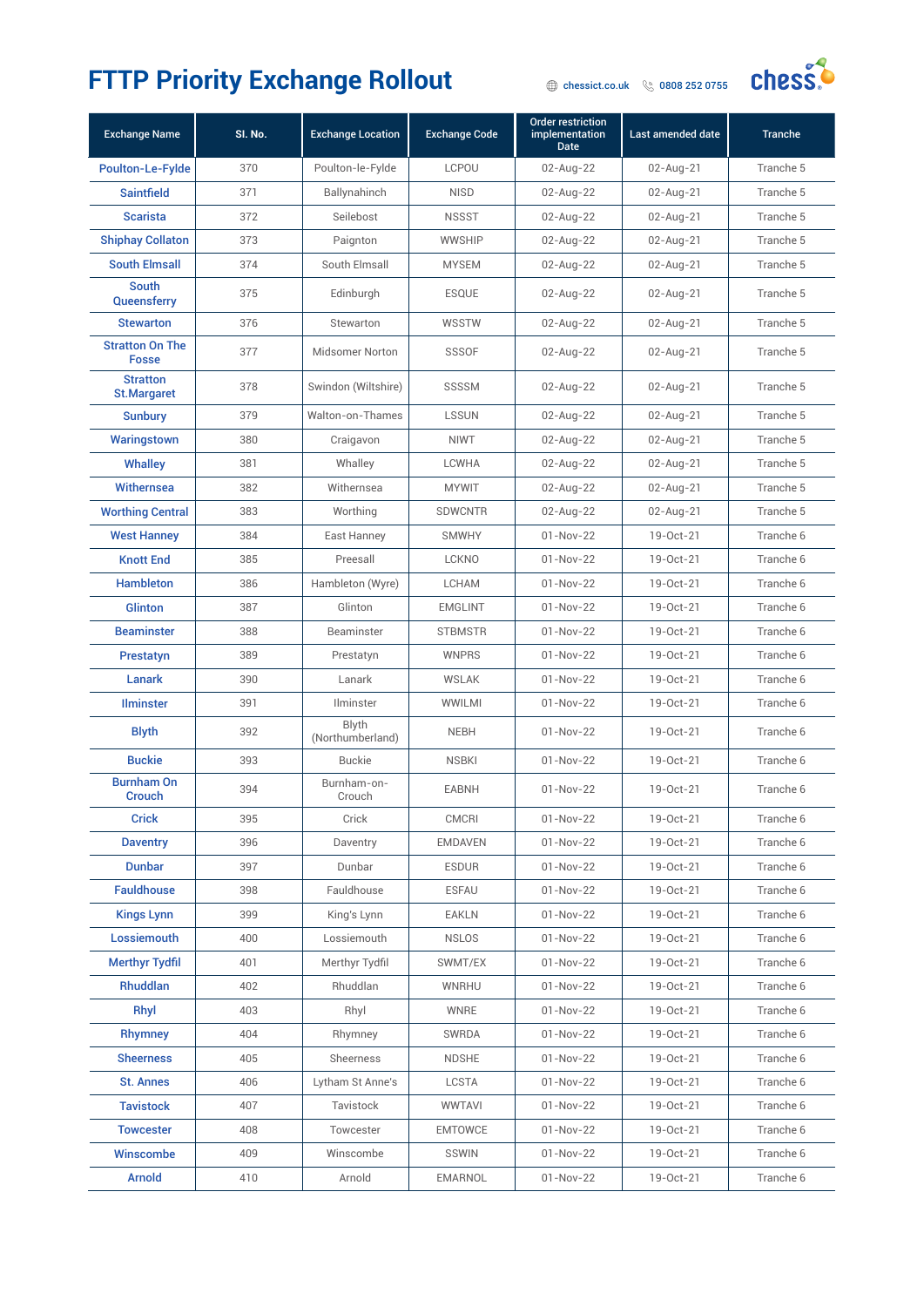

| <b>Exchange Name</b>    | SI. No. | <b>Exchange Location</b>          | <b>Exchange Code</b> | <b>Order restriction</b><br>implementation<br><b>Date</b> | Last amended date | <b>Tranche</b> |
|-------------------------|---------|-----------------------------------|----------------------|-----------------------------------------------------------|-------------------|----------------|
| <b>Basildon</b>         | 411     | Basildon                          | <b>EABAS</b>         | $01 - Nov-22$                                             | 19-Oct-21         | Tranche 6      |
| <b>Sutton Coldfield</b> | 412     | Sutton Coldfield                  | <b>CMSUT</b>         | $01 - Nov-22$                                             | 19-Oct-21         | Tranche 6      |
| <b>Mickleover</b>       | 413     | Derby                             | <b>EMMICKL</b>       | $01 - Nov-22$                                             | 19-Oct-21         | Tranche 6      |
| <b>Sandiacre</b>        | 414     | Stapleford                        | <b>EMSANDI</b>       | $01 - Nov-22$                                             | 19-Oct-21         | Tranche 6      |
| <b>Chapel Brampton</b>  | 415     | Northampton<br>(Northamptonshire) | <b>EMCHAPE</b>       | $01 - Nov-22$                                             | 19-Oct-21         | Tranche 6      |
| <b>Brixworth</b>        | 416     | <b>Brixworth</b>                  | <b>EMBRIXW</b>       | $01 - Nov-22$                                             | $19 - Oct - 21$   | Tranche 6      |
| <b>Shardlow</b>         | 417     | Aston-on-Trent                    | <b>EMSHARD</b>       | $01 - Nov-22$                                             | 19-Oct-21         | Tranche 6      |
| <b>Sidcup</b>           | 418     | Greater London -<br><b>Bexley</b> | <b>LSSID</b>         | $01 - Nov-22$                                             | 19-Oct-21         | Tranche 6      |
| <b>Hunts Cross</b>      | 419     | Liverpool                         | <b>LVHUN</b>         | $01 - Nov-22$                                             | 19-Oct-21         | Tranche 6      |
| <b>Kings Langley</b>    | 420     | <b>Hemel Hempstead</b>            | <b>LWKLAN</b>        | $01 - Nov-22$                                             | 19-Oct-21         | Tranche 6      |
| <b>Marple</b>           | 421     | Greater Manchester<br>- Stockport | <b>MRMAR</b>         | $01 - Nov-22$                                             | 19-Oct-21         | Tranche 6      |
| Garforth                | 422     | Garforth                          | <b>MYGRF</b>         | $01 - Nov-22$                                             | 19-Oct-21         | Tranche 6      |
| <b>Normanton</b>        | 423     | Normanton                         | <b>MYNMN</b>         | $01 - Nov-22$                                             | 19-Oct-21         | Tranche 6      |
| <b>Blaydon</b>          | 424     | Blaydon                           | <b>NEBL</b>          | $01 - Nov-22$                                             | 19-Oct-21         | Tranche 6      |
| <b>Lower Shelton</b>    | 425     | Wootton (Bedford)                 | <b>SMLSN</b>         | $01 - Nov-22$                                             | 19-Oct-21         | Tranche 6      |
| <b>Blunsdon</b>         | 426     | Swindon (Wiltshire)               | <b>SSBBN</b>         | $01 - Nov-22$                                             | 19-Oct-21         | Tranche 6      |
| <b>Peopleton</b>        | 427     | Pershore                          | <b>WMPEO</b>         | $01 - Nov-22$                                             | 19-Oct-21         | Tranche 6      |
| <b>St Johns</b>         | 428     | Worcester                         | WMSTJ                | $01 - Nov-22$                                             | 19-Oct-21         | Tranche 6      |
| <b>Bowmans Green</b>    | 429     | St Albans                         | <b>LNBGN</b>         | $01 - Nov-22$                                             | 19-Oct-21         | Tranche 6      |
| Lancing                 | 430     | Shoreham-by-Sea                   | <b>SDLNCNG</b>       | 01-Nov-22                                                 | 19-Oct-21         | Tranche 6      |
| <b>Aghalee</b>          | 431     | Craigavon                         | <b>NIAL</b>          | 01-Nov-22                                                 | 19-Oct-21         | Tranche 6      |
| <b>Ahoghill</b>         | 432     | Ballymena                         | <b>NIAH</b>          | $01 - Nov-22$                                             | 19-Oct-21         | Tranche 6      |
| Annalong                | 433     | Newry                             | <b>NIAA</b>          | $01 - Nov-22$                                             | 19-Oct-21         | Tranche 6      |
| <b>Ballycastle</b>      | 434     | Ballycastle                       | <b>NIBT</b>          | $01 - Nov-22$                                             | 19-Oct-21         | Tranche 6      |
| <b>Ballygally</b>       | 435     | Larne                             | <b>NIBGL</b>         | $01 - Nov-22$                                             | 19-Oct-21         | Tranche 6      |
| <b>Ballygowan</b>       | 436     | <b>Newtownards</b>                | <b>NIBN</b>          | $01 - Nov-22$                                             | 19-Oct-21         | Tranche 6      |
| <b>Ballykinler</b>      | 437     | Downpatrick                       | <b>NIBKR</b>         | $01-Nov-22$                                               | 19-Oct-21         | Tranche 6      |
| <b>Ballynahinch</b>     | 438     | Ballynahinch                      | <b>NIBNH</b>         | $01-Nov-22$                                               | 19-Oct-21         | Tranche 6      |
| <b>Belcoo</b>           | 439     | Enniskillen                       | <b>NIBCO</b>         | $01-Nov-22$                                               | 19-Oct-21         | Tranche 6      |
| <b>Belleek</b>          | 440     | Enniskillen                       | <b>NIBEK</b>         | $01-Nov-22$                                               | 19-Oct-21         | Tranche 6      |
| <b>Bushmills</b>        | 441     | <b>Bushmills</b>                  | <b>NIBH</b>          | $01 - Nov - 22$                                           | 19-Oct-21         | Tranche 6      |
| <b>Bessbrook</b>        | 442     | Newry                             | <b>NIBSB</b>         | $01-Nov-22$                                               | 19-Oct-21         | Tranche 6      |
| <b>Castlewellan</b>     | 443     | Castlewellan                      | <b>NICW</b>          | $01 - Nov-22$                                             | 19-Oct-21         | Tranche 6      |
| Coagh                   | 444     | Cookstown                         | <b>NICH</b>          | $01-Nov-22$                                               | 19-Oct-21         | Tranche 6      |
| Crumlin                 | 445     | Crumlin                           | <b>NICMN</b>         | $01 - Nov-22$                                             | 19-Oct-21         | Tranche 6      |
| <b>Cullybackey</b>      | 446     | Ballymena                         | <b>NICB</b>          | $01 - Nov-22$                                             | 19-Oct-21         | Tranche 6      |
| <b>Cushendun</b>        | 447     | Ballymena                         | <b>NICSD</b>         | $01-Nov-22$                                               | 19-Oct-21         | Tranche 6      |
| <b>Derryadd</b>         | 448     | Craigavon                         | <b>NIDRY</b>         | $01-Nov-22$                                               | 19-Oct-21         | Tranche 6      |
| <b>Derrygonnelly</b>    | 449     | Enniskillen                       | <b>NIDY</b>          | $01-Nov-22$                                               | 19-Oct-21         | Tranche 6      |
| <b>Derrylin</b>         | 450     | Enniskillen                       | <b>NIDYN</b>         | $01-Nov-22$                                               | 19-Oct-21         | Tranche 6      |
| <b>Drumbo</b>           | 451     | Lisburn                           | <b>NIDBO</b>         | $01-Nov-22$                                               | 19-Oct-21         | Tranche 6      |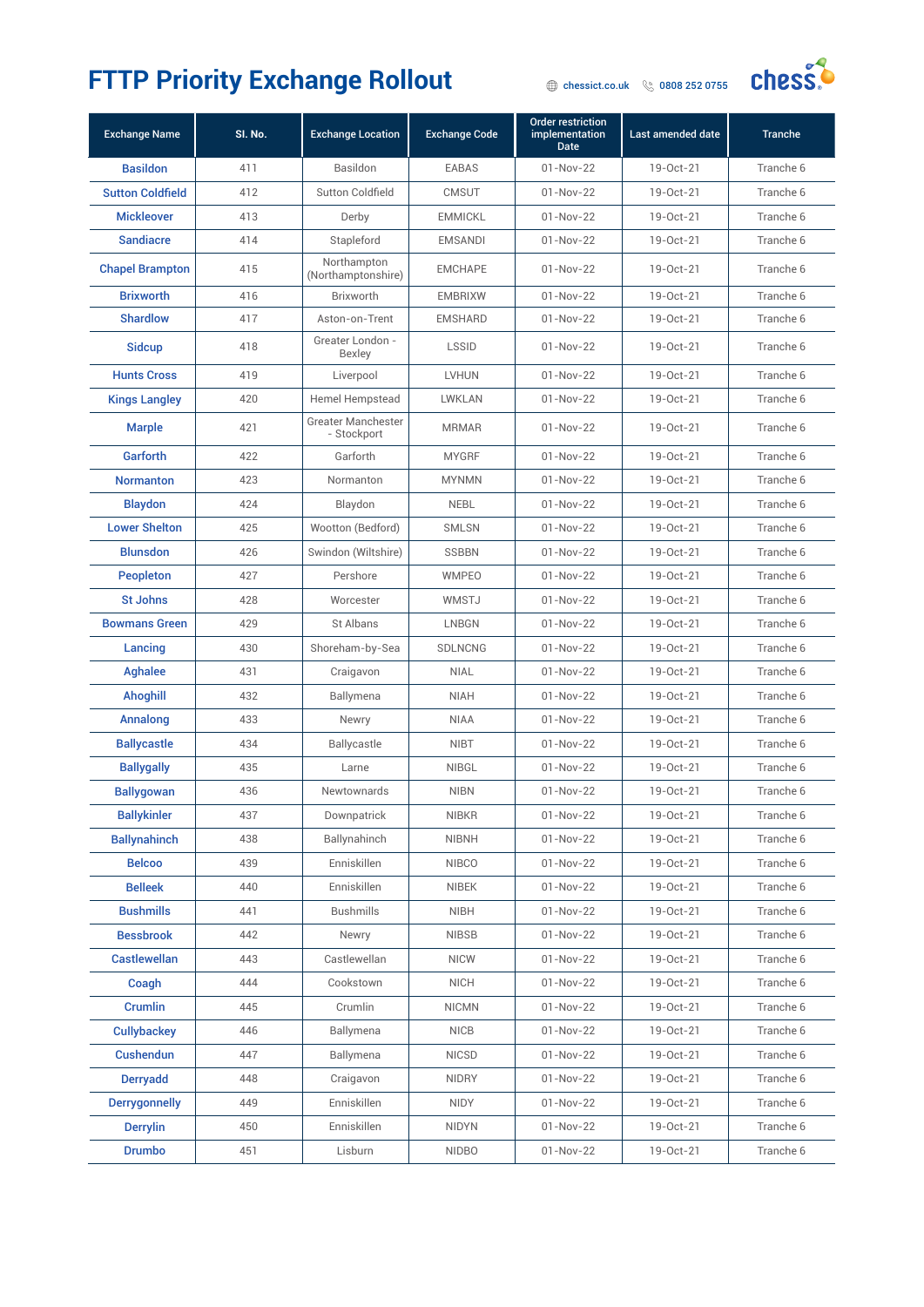

| <b>Exchange Name</b>         | SI. No. | <b>Exchange Location</b>           | <b>Exchange Code</b> | <b>Order restriction</b><br>implementation<br><b>Date</b> | Last amended date | <b>Tranche</b> |
|------------------------------|---------|------------------------------------|----------------------|-----------------------------------------------------------|-------------------|----------------|
| <b>Fivemiletown</b>          | 452     | Fivemiletown                       | <b>NIFN</b>          | $01 - Nov-22$                                             | 19-Oct-21         | Tranche 6      |
| Glenarm                      | 453     | Ballymena                          | <b>NIGM</b>          | $01 - Nov-22$                                             | 19-Oct-21         | Tranche 6      |
| <b>Kesh</b>                  | 454     | Enniskillen                        | <b>NIKH</b>          | $01 - Nov-22$                                             | 19-Oct-21         | Tranche 6      |
| Lisnaskea                    | 455     | Enniskillen                        | <b>NILA</b>          | $01 - Nov-22$                                             | 19-Oct-21         | Tranche 6      |
| <b>Randalstown</b>           | 456     | Antrim                             | <b>NIRT</b>          | $01 - Nov-22$                                             | 19-Oct-21         | Tranche 6      |
| <b>Tandragee</b>             | 457     | Craigavon                          | <b>NITG</b>          | $01 - Nov-22$                                             | 19-Oct-21         | Tranche 6      |
| Aberdeen<br><b>Balgownie</b> | 458     | Aberdeen                           | <b>NSBLG</b>         | 08-Feb-23                                                 | 12-Jan-22         | Tranche 7      |
| <b>Aldridge</b>              | 459     | Aldridge                           | CMALD                | 08-Feb-23                                                 | 12-Jan-22         | Tranche 7      |
| <b>Alfreton</b>              | 460     | Alfreton                           | <b>EMALFRE</b>       | 08-Feb-23                                                 | 12-Jan-22         | Tranche 7      |
| <b>Allesley</b>              | 461     | Coventry                           | CMALL                | 08-Feb-23                                                 | 12-Jan-22         | Tranche 7      |
| <b>Ardrossan</b>             | 462     | Saltcoats                          | <b>WSARD</b>         | 08-Feb-23                                                 | 12-Jan-22         | Tranche 7      |
| <b>Aviemore</b>              | 463     | Aviemore                           | <b>NSAVI</b>         | 08-Feb-23                                                 | 12-Jan-22         | Tranche 7      |
| <b>Balham</b>                | 464     | Greater London -<br>Wandsworth     | <b>LSBAL</b>         | 08-Feb-23                                                 | 12-Jan-22         | Tranche 7      |
| <b>Bamber Bridge</b>         | 465     | Bamber Bridge                      | <b>LCBAB</b>         | 08-Feb-23                                                 | 12-Jan-22         | Tranche 7      |
| <b>Barrhead</b>              | 466     | <b>Barrhead</b>                    | <b>WSBAR</b>         | 08-Feb-23                                                 | 12-Jan-22         | Tranche 7      |
| <b>Beith</b>                 | 467     | Beith                              | <b>WSBEI</b>         | 08-Feb-23                                                 | 12-Jan-22         | Tranche 7      |
| <b>Biggin Hill</b>           | 468     | Greater London -<br><b>Bromley</b> | <b>NDBHI</b>         | 08-Feb-23                                                 | 12-Jan-22         | Tranche 7      |
| <b>Boston Spa</b>            | 469     | <b>Boston Spa</b>                  | <b>MYBOS</b>         | 08-Feb-23                                                 | 12-Jan-22         | Tranche 7      |
| <b>Brighouse</b>             | 470     | <b>Brighouse</b>                   | <b>MYBRG</b>         | 08-Feb-23                                                 | 12-Jan-22         | Tranche 7      |
| <b>Broadwell</b>             | 471     | Oldbury (Sandwell)                 | <b>CMBRO</b>         | 08-Feb-23                                                 | 12-Jan-22         | Tranche 7      |
| <b>Burnley</b>               | 472     | <b>Burnley</b>                     | <b>LCBUR</b>         | 08-Feb-23                                                 | 12-Jan-22         | Tranche 7      |
| <b>Burton Joyce</b>          | 473     | <b>Burton Joyce</b>                | <b>EMBURTJ</b>       | 08-Feb-23                                                 | 12-Jan-22         | Tranche 7      |
| <b>Bury</b>                  | 474     | Greater Manchester<br>- Bury       | <b>MRBUR</b>         | 08-Feb-23                                                 | 12-Jan-22         | Tranche 7      |
| <b>Chellaston</b>            | 475     | Derby                              | <b>EMCHELL</b>       | 08-Feb-23                                                 | 12-Jan-22         | Tranche 7      |
| <b>Childrey</b>              | 476     | Childrey                           | SMCDU                | 08-Feb-23                                                 | 12-Jan-22         | Tranche 7      |
| <b>Cleckheaton</b>           | 477     | Cleckheaton                        | <b>MYCLE</b>         | 08-Feb-23                                                 | 12-Jan-22         | Tranche 7      |
| <b>Creaton</b>               | 478     | Creaton                            | <b>EMCRTON</b>       | 08-Feb-23                                                 | 12-Jan-22         | Tranche 7      |
| <b>Dalkeith</b>              | 479     | Dalkeith                           | <b>ESDAL</b>         | 08-Feb-23                                                 | 12-Jan-22         | Tranche 7      |
| <b>Dawlish</b>               | 480     | Dawlish                            | WWDAWL               | 08-Feb-23                                                 | 12-Jan-22         | Tranche 7      |
| <b>Dunloy</b>                | 481     | Ballymena                          | <b>NIDL</b>          | 08-Feb-23                                                 | 12-Jan-22         | Tranche 7      |
| <b>Duston</b>                | 482     | Northampton<br>(Northamptonshire)  | <b>EMDUSTO</b>       | 08-Feb-23                                                 | 12-Jan-22         | Tranche 7      |
| Earby                        | 483     | Earby                              | LCEAR                | 08-Feb-23                                                 | 12-Jan-22         | Tranche 7      |
| <b>Easingwold</b>            | 484     | Easingwold                         | <b>MYEAO</b>         | 08-Feb-23                                                 | 12-Jan-22         | Tranche 7      |
| <b>Exhall</b>                | 485     | Coventry                           | <b>CMEXH</b>         | 08-Feb-23                                                 | 12-Jan-22         | Tranche 7      |
| Feeny                        | 486     | Londonderry                        | <b>NIFY</b>          | 08-Feb-23                                                 | 12-Jan-22         | Tranche 7      |
| <b>Foleshill</b>             | 487     | Coventry                           | CMFOL                | 08-Feb-23                                                 | 12-Jan-22         | Tranche 7      |
| <b>Gowerton</b>              | 488     | Gowerton                           | SWGC                 | 08-Feb-23                                                 | 12-Jan-22         | Tranche 7      |
| <b>Grove Park</b>            | 489     | Greater London -<br>Lewisham       | <b>LSGRO</b>         | 08-Feb-23                                                 | 12-Jan-22         | Tranche 7      |
| <b>Guiseley</b>              | 490     | Guiseley                           | <b>MYGUI</b>         | 08-Feb-23                                                 | 12-Jan-22         | Tranche 7      |
| <b>Harrold</b>               | 491     | Bedford                            | SMHA                 | 08-Feb-23                                                 | 12-Jan-22         | Tranche 7      |
| <b>Hayes Common</b>          | 492     | Greater London -<br><b>Bromley</b> | LSHAY                | 08-Feb-23                                                 | 12-Jan-22         | Tranche 7      |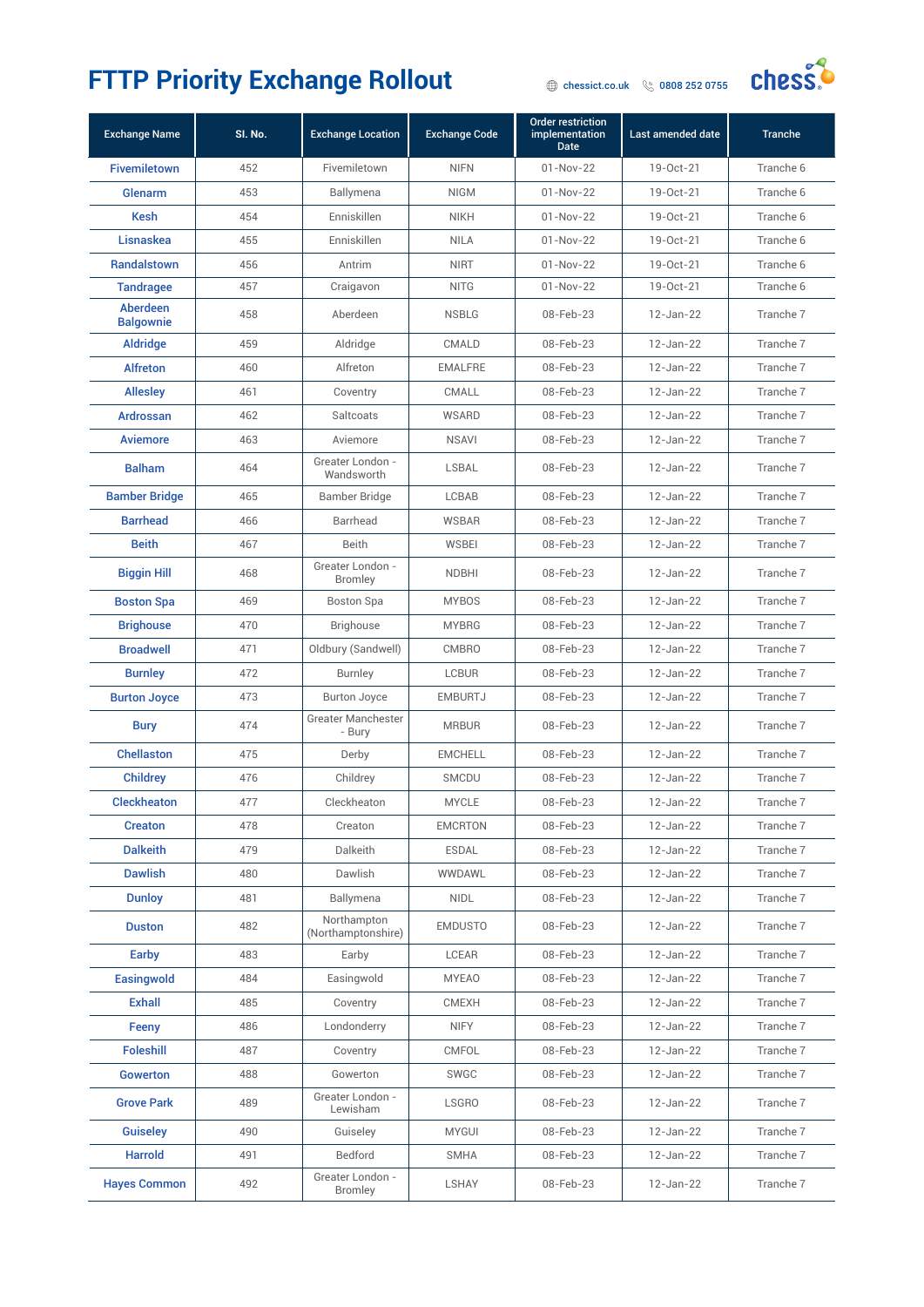

| <b>Exchange Name</b> | SI. No. | <b>Exchange Location</b>           | <b>Exchange Code</b> | <b>Order restriction</b><br>implementation<br><b>Date</b> | Last amended date | <b>Tranche</b> |
|----------------------|---------|------------------------------------|----------------------|-----------------------------------------------------------|-------------------|----------------|
| <b>Hemsworth</b>     | 493     | Hemsworth                          | <b>MYHMW</b>         | 08-Feb-23                                                 | 12-Jan-22         | Tranche 7      |
| <b>Herongate</b>     | 494     | West Horndon                       | <b>EAHER</b>         | 08-Feb-23                                                 | 12-Jan-22         | Tranche 7      |
| Heysham              | 495     | Heysham                            | <b>LCHEY</b>         | 08-Feb-23                                                 | 12-Jan-22         | Tranche 7      |
| <b>Highworth</b>     | 496     | Highworth                          | <b>SSHGH</b>         | 08-Feb-23                                                 | 12-Jan-22         | Tranche 7      |
| <b>Horwich</b>       | 497     | Greater Manchester<br>- Bolton     | <b>LCHOR</b>         | 08-Feb-23                                                 | 12-Jan-22         | Tranche 7      |
| <b>Hoylake</b>       | 498     | Hoylake                            | LVHOY                | 08-Feb-23                                                 | 12-Jan-22         | Tranche 7      |
| <b>Huyton</b>        | 499     | Liverpool                          | <b>LVHUY</b>         | 08-Feb-23                                                 | 12-Jan-22         | Tranche 7      |
| Hyde                 | 500     | Greater Manchester<br>- Tameside   | <b>MRHYD</b>         | 08-Feb-23                                                 | 12-Jan-22         | Tranche 7      |
| <b>Intake</b>        | 501     | Sheffield                          | <b>SLIN</b>          | 08-Feb-23                                                 | 12-Jan-22         | Tranche 7      |
| Irby                 | 502     | Heswall                            | <b>LVIRB</b>         | 08-Feb-23                                                 | 12-Jan-22         | Tranche 7      |
| <b>Irvinestown</b>   | 503     | Enniskillen                        | <b>NIIT</b>          | 08-Feb-23                                                 | 12-Jan-22         | Tranche 7      |
| <b>Ivybridge</b>     | 504     | Ivybridge                          | <b>WWIVYB</b>        | 08-Feb-23                                                 | 12-Jan-22         | Tranche 7      |
| <b>Kilbirnie</b>     | 505     | Kilbirnie                          | <b>WSKIE</b>         | 08-Feb-23                                                 | 12-Jan-22         | Tranche 7      |
| <b>Killeavy</b>      | 506     | Newry                              | <b>NIKVY</b>         | 08-Feb-23                                                 | $12 - Jan-22$     | Tranche 7      |
| <b>Kircubbin</b>     | 507     | Newtownards                        | <b>NIKN</b>          | 08-Feb-23                                                 | 12-Jan-22         | Tranche 7      |
| <b>Kislingbury</b>   | 508     | Bugbrooke                          | <b>EMKISLI</b>       | 08-Feb-23                                                 | 12-Jan-22         | Tranche 7      |
| Laindon              | 509     | Basildon                           | <b>EALAI</b>         | 08-Feb-23                                                 | 12-Jan-22         | Tranche 7      |
| Langford             | 510     | Langford (Central<br>Bedfordshire) | <b>SMLA</b>          | 08-Feb-23                                                 | 12-Jan-22         | Tranche 7      |
| <b>Langley Mill</b>  | 511     | Heanor                             | <b>EMLANGL</b>       | 08-Feb-23                                                 | 12-Jan-22         | Tranche 7      |
| Leigh                | 512     | Greater Manchester<br>- Wigan      | <b>LCLEI</b>         | 08-Feb-23                                                 | 12-Jan-22         | Tranche 7      |
| Leven                | 513     | Leven                              | <b>ESLEV</b>         | 08-Feb-23                                                 | 12-Jan-22         | Tranche 7      |
| Leyland              | 514     | Leyland                            | <b>LCLEY</b>         | 08-Feb-23                                                 | 12-Jan-22         | Tranche 7      |
| <b>Llandaff</b>      | 515     | Cardiff                            | SWLJZ                | 08-Feb-23                                                 | 12-Jan-22         | Tranche 7      |
| Lowdham              | 516     | Lowdham                            | <b>EMLOWDH</b>       | 08-Feb-23                                                 | 12-Jan-22         | Tranche 7      |
| <b>Magor</b>         | 517     | Undy                               | SWMGR                | 08-Feb-23                                                 | 12-Jan-22         | Tranche 7      |
| <b>Mayobridge</b>    | 518     | Newry                              | <b>NIMO</b>          | 08-Feb-23                                                 | 12-Jan-22         | Tranche 7      |
| Maze                 | 519     | Lisburn                            | NIMZ                 | 08-Feb-23                                                 | 12-Jan-22         | Tranche 7      |
| <b>Milnsbridge</b>   | 520     | Huddersfield                       | <b>MYMIL</b>         | 08-Feb-23                                                 | 12-Jan-22         | Tranche 7      |
| <b>Morecambe</b>     | 521     | Morecambe                          | LCMOR                | 08-Feb-23                                                 | 12-Jan-22         | Tranche 7      |
| <b>Moy</b>           | 522     | Dungannon                          | NIMOY                | 08-Feb-23                                                 | 12-Jan-22         | Tranche 7      |
| <b>Mulbarton</b>     | 523     | Mulbarton                          | EAMUL                | 08-Feb-23                                                 | 12-Jan-22         | Tranche 7      |
| <b>Ormskirk</b>      | 524     | Ormskirk                           | <b>LVORM</b>         | 08-Feb-23                                                 | 12-Jan-22         | Tranche 7      |
| Otley                | 525     | Otley                              | <b>MYOTL</b>         | 08-Feb-23                                                 | 12-Jan-22         | Tranche 7      |
| <b>Park Street</b>   | 526     | How Wood                           | <b>LNPKS</b>         | 08-Feb-23                                                 | 12-Jan-22         | Tranche 7      |
| Plympton             | 527     | Plymouth                           | <b>WWPTON</b>        | 08-Feb-23                                                 | 12-Jan-22         | Tranche 7      |
| <b>Portglenone</b>   | 528     | Ballymena                          | <b>NIPE</b>          | 08-Feb-23                                                 | 12-Jan-22         | Tranche 7      |
| Rainham              | 529     | Gillingham (Kent)                  | <b>NDRAI</b>         | 08-Feb-23                                                 | 12-Jan-22         | Tranche 7      |
| <b>Rawdon</b>        | 530     | Yeadon                             | <b>MYRWD</b>         | 08-Feb-23                                                 | 12-Jan-22         | Tranche 7      |
| Redbourn             | 531     | Redbourn                           | <b>SMRDB</b>         | 08-Feb-23                                                 | 12-Jan-22         | Tranche 7      |
| <b>Rhiwderin</b>     | 532     | Newport (Newport)                  | SWRWI                | 08-Feb-23                                                 | 12-Jan-22         | Tranche 7      |
| <b>Rhoose</b>        | 533     | Rhoose                             | <b>SWRHR</b>         | 08-Feb-23                                                 | 12-Jan-22         | Tranche 7      |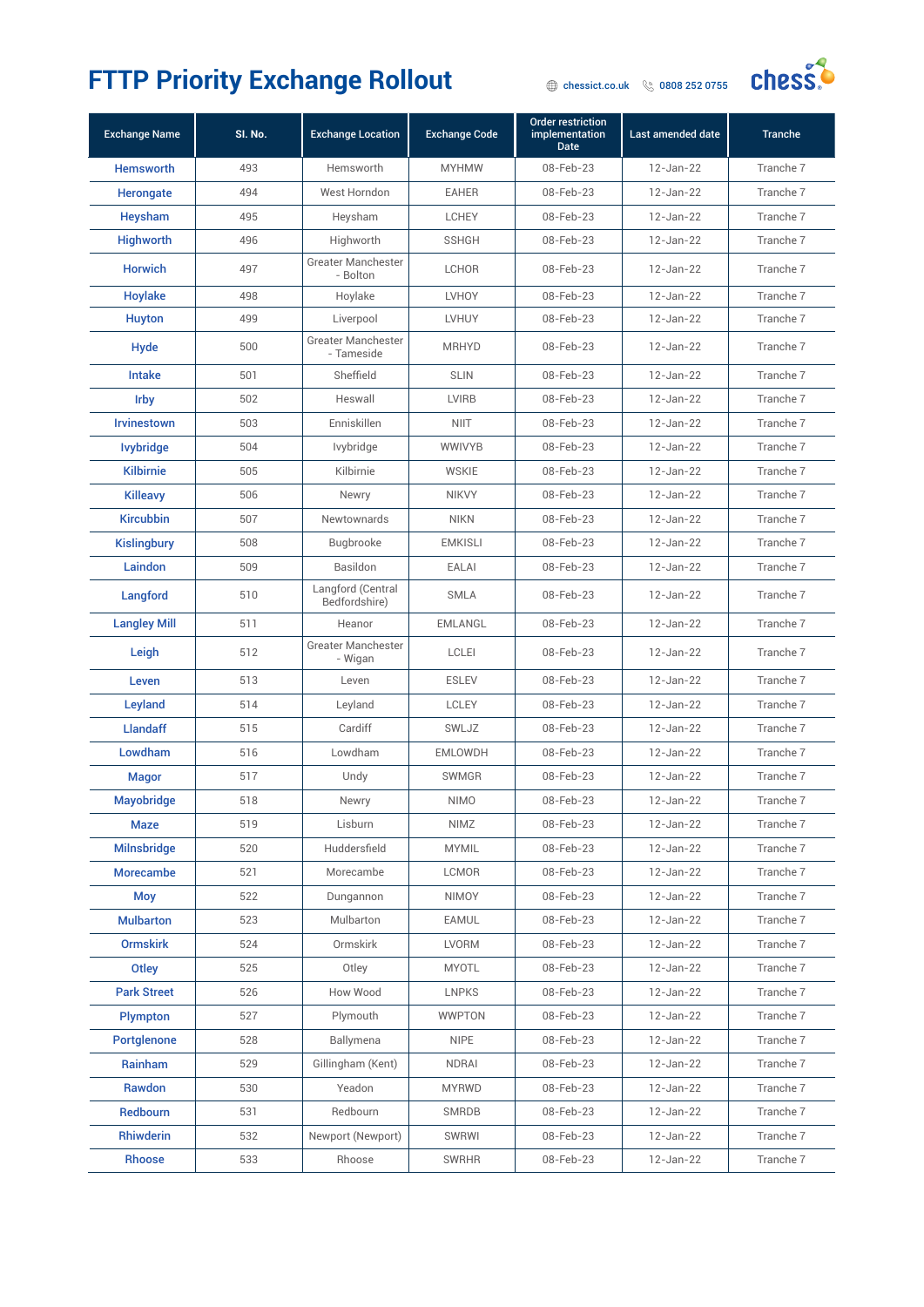

| <b>Exchange Name</b>         | SI. No. | <b>Exchange Location</b> | <b>Exchange Code</b> | <b>Order restriction</b><br>implementation<br><b>Date</b> | Last amended date | <b>Tranche</b> |
|------------------------------|---------|--------------------------|----------------------|-----------------------------------------------------------|-------------------|----------------|
| <b>Richmond</b>              | 534     | Richmond                 | <b>MYHMW</b>         | 08-Feb-23                                                 | 12-Jan-22         | Tranche 7      |
| <b>Ripley</b>                | 535     | Ripley                   | <b>EAHER</b>         | 08-Feb-23                                                 | 12-Jan-22         | Tranche 7      |
| Roade                        | 536     | Roade                    | <b>LCHEY</b>         | 08-Feb-23                                                 | 12-Jan-22         | Tranche 7      |
| <b>Rushden</b>               | 537     | Rushden                  | <b>SSHGH</b>         | 08-Feb-23                                                 | 12-Jan-22         | Tranche 7      |
| <b>Sandwich</b>              | 538     | Sandwich                 | <b>LCHOR</b>         | 08-Feb-23                                                 | 12-Jan-22         | Tranche 7      |
| <b>Shipley</b>               | 539     | Shipley                  | LVHOY                | 08-Feb-23                                                 | 12-Jan-22         | Tranche 7      |
| <b>Sion Mills</b>            | 540     | Sion Mills               | <b>LVHUY</b>         | 08-Feb-23                                                 | 12-Jan-22         | Tranche 7      |
| <b>Sketty</b>                | 541     | Sketty                   | <b>MRHYD</b>         | 08-Feb-23                                                 | 12-Jan-22         | Tranche 7      |
| <b>Sleaford</b>              | 542     | Sleaford                 | <b>SLIN</b>          | 08-Feb-23                                                 | 12-Jan-22         | Tranche 7      |
| <b>Somersham</b>             | 543     | Somersham                | <b>LVIRB</b>         | 08-Feb-23                                                 | 12-Jan-22         | Tranche 7      |
| <b>Stanford Le Hope</b>      | 544     | Stanford Le Hope         | NIIT                 | 08-Feb-23                                                 | 12-Jan-22         | Tranche 7      |
| Stoneyburn                   | 545     | Stoneyburn               | <b>WWIVYB</b>        | 08-Feb-23                                                 | 12-Jan-22         | Tranche 7      |
| <b>Takeley</b>               | 546     | Takeley                  | <b>WSKIE</b>         | 08-Feb-23                                                 | 12-Jan-22         | Tranche 7      |
| <b>Theydon Bois</b>          | 547     | Theydon Bois             | <b>NIKVY</b>         | 08-Feb-23                                                 | 12-Jan-22         | Tranche 7      |
| <b>Tipton</b>                | 548     | Tipton                   | <b>NIKN</b>          | 08-Feb-23                                                 | 12-Jan-22         | Tranche 7      |
| <b>Troon</b>                 | 549     | Troon                    | <b>EMKISLI</b>       | 08-Feb-23                                                 | $12 - Jan-22$     | Tranche 7      |
| <b>Turvey</b>                | 550     | Turvey                   | <b>EALAI</b>         | 08-Feb-23                                                 | 12-Jan-22         | Tranche 7      |
| <b>Waterhayes Farm</b>       | 551     | Waterhayes Farm          | <b>SMLA</b>          | 08-Feb-23                                                 | 12-Jan-22         | Tranche 7      |
| Wheathampstead               | 552     | Wheathampstead           | <b>EMLANGL</b>       | 08-Feb-23                                                 | 12-Jan-22         | Tranche 7      |
| Whitchurch                   | 553     | Whitchurch               | <b>LCLEI</b>         | 08-Feb-23                                                 | 12-Jan-22         | Tranche 7      |
| <b>Wootton Bassett</b>       | 554     | <b>Wootton Bassett</b>   | <b>ESLEV</b>         | 08-Feb-23                                                 | 12-Jan-22         | Tranche 7      |
| <b>Wraysbury</b>             | 555     | Wraysbury                | <b>LCLEY</b>         | 08-Feb-23                                                 | 12-Jan-22         | Tranche 7      |
| <b>Bourne</b>                | 556     | Bourne                   | SWLJZ                | 08-Feb-23                                                 | 12-Jan-22         | Tranche 7      |
| <b>Buckhaven</b>             | 557     | Buckhaven                | <b>EMLOWDH</b>       | 08-Feb-23                                                 | 12-Jan-22         | Tranche 7      |
| <b>Cross Keys</b>            | 558     | Cross Keys               | <b>SWMGR</b>         | 08-Feb-23                                                 | 12-Jan-22         | Tranche 7      |
| Dalton-In-<br><b>Furness</b> | 559     | Dalton-In-Furness        | <b>NIMO</b>          | 08-Feb-23                                                 | 12-Jan-22         | Tranche 7      |
| <b>Gerrards Cross</b>        | 560     | Gerrards Cross           | <b>NIMZ</b>          | 08-Feb-23                                                 | 12-Jan-22         | Tranche 7      |
| <b>Hartford</b>              | 561     | Hartford                 | <b>MYMIL</b>         | 08-Feb-23                                                 | 12-Jan-22         | Tranche 7      |
| <b>Hatfield</b><br>Woodhouse | 562     | Hatfield<br>Woodhouse    | <b>LCMOR</b>         | 08-Feb-23                                                 | 12-Jan-22         | Tranche 7      |
| Irlam                        | 563     | Irlam                    | <b>NIMOY</b>         | 08-Feb-23                                                 | 12-Jan-22         | Tranche 7      |
| <b>Llantrisant</b>           | 564     | Llantrisant              | EAMUL                | 08-Feb-23                                                 | 12-Jan-22         | Tranche 7      |
| <b>Madingley</b>             | 565     | Madingley                | <b>LVORM</b>         | 08-Feb-23                                                 | 12-Jan-22         | Tranche 7      |
| <b>Manor Park</b>            | 566     | Manor Park               | <b>MYOTL</b>         | 08-Feb-23                                                 | 12-Jan-22         | Tranche 7      |
| <b>Newbridge</b>             | 567     | Newbridge                | <b>LNPKS</b>         | 08-Feb-23                                                 | 12-Jan-22         | Tranche 7      |
| <b>Northwich</b>             | 568     | Northwich                | <b>WWPTON</b>        | 08-Feb-23                                                 | 12-Jan-22         | Tranche 7      |
| <b>Penicuik</b>              | 569     | Penicuik                 | <b>NIPE</b>          | 08-Feb-23                                                 | 12-Jan-22         | Tranche 7      |
| <b>Pickering</b>             | 570     | Pickering                | <b>NDRAI</b>         | 08-Feb-23                                                 | 12-Jan-22         | Tranche 7      |
| <b>Rhos On Sea</b>           | 571     | Rhos On Sea              | <b>MYRWD</b>         | 08-Feb-23                                                 | 12-Jan-22         | Tranche 7      |
| <b>Rosehearty</b>            | 572     | Rosehearty               | SMRDB                | 08-Feb-23                                                 | 12-Jan-22         | Tranche 7      |
| <b>Selby</b>                 | 573     | Selby                    | <b>SWRWI</b>         | 08-Feb-23                                                 | 12-Jan-22         | Tranche 7      |
| <b>Skipton</b>               | 574     | Skipton                  | <b>SWRHR</b>         | 08-Feb-23                                                 | 12-Jan-22         | Tranche 7      |